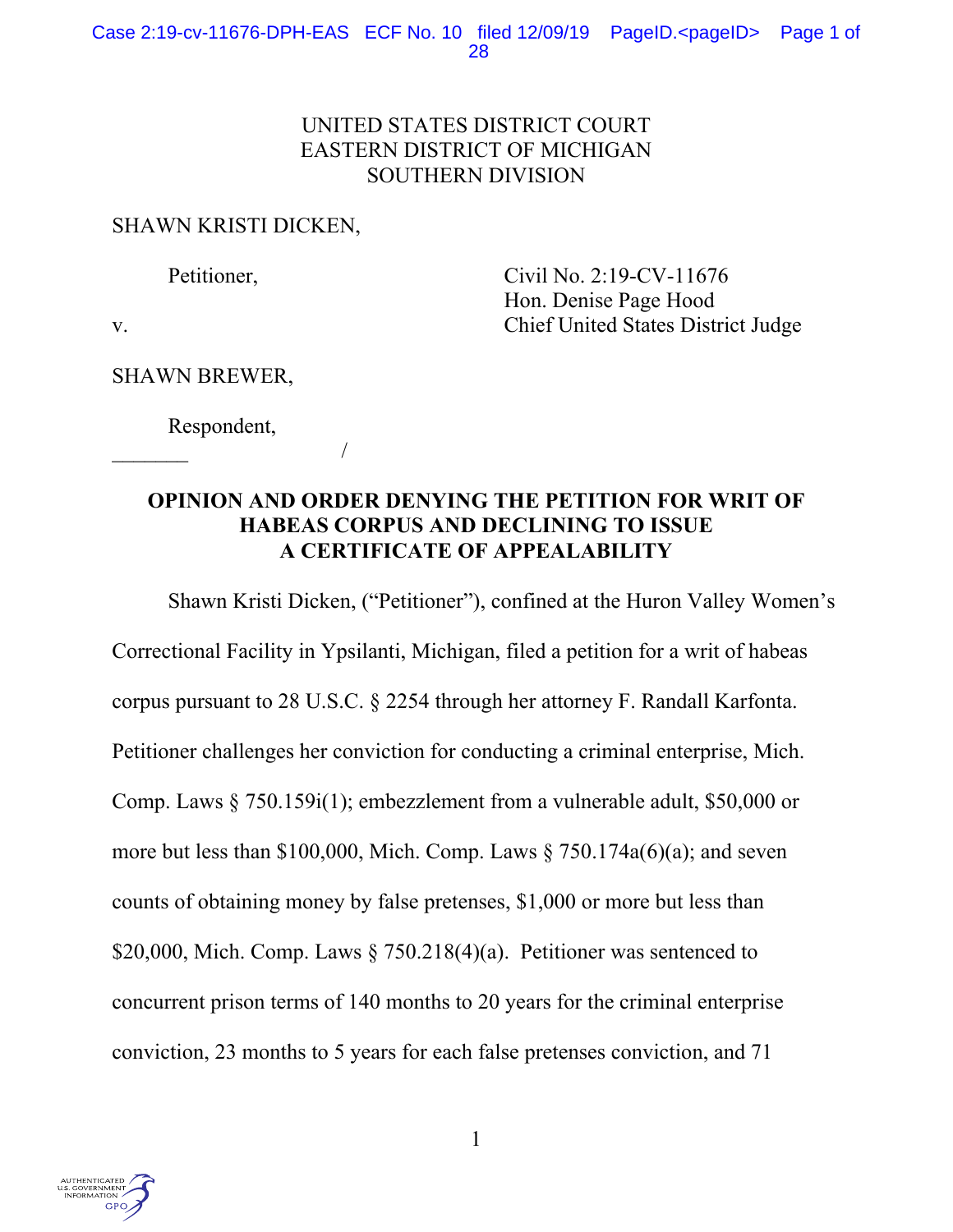months to 15 years for the embezzlement conviction. For the reasons that follow,

the petition for writ of habeas corpus is **DENIED WITH PREJUDICE.** 

# **I. Background**

Petitioner was convicted following a jury trial in the Midland County Circuit

Court. This Court recites verbatim the relevant facts regarding petitioner's

conviction from the Michigan Court of Appeals' opinion affirming her conviction,

since they are presumed correct on habeas review. *See Wagner v. Smith*, 581 F. 3d

410, 413 (6th Cir. 2009):

This case resulted from allegations that defendant, a registered representative or broker who worked for the Diversified Group, placed the funds of many clients into a risky limited partnership investment in which they lost substantial portions of their principal. The prosecutor asserted that defendant did so in order to obtain commissions and that, to convince her clients to enter into these risky investments, she misled them as to the risk to their principal and the liquidity of the investment. In addition, several of defendant's clients testified that their signatures on various documents had been forged.

*People v. Dicken*, No. 322998, 2016 WL 146031, at \* 1 (Mich. Ct. App. Jan. 12, 2016).

The Michigan Court of Appeals affirmed petitioner's convictions and

sentences for her embezzlement and false-pretenses convictions, but remanded to

the trial court for further proceedings regarding the reasonableness of the above the

guidelines sentence for the criminal-enterprise conviction. *Id.* 

Petitioner filed an application for leave to appeal in the Michigan Supreme

Court. The Michigan Supreme Court remanded the case back to the Court of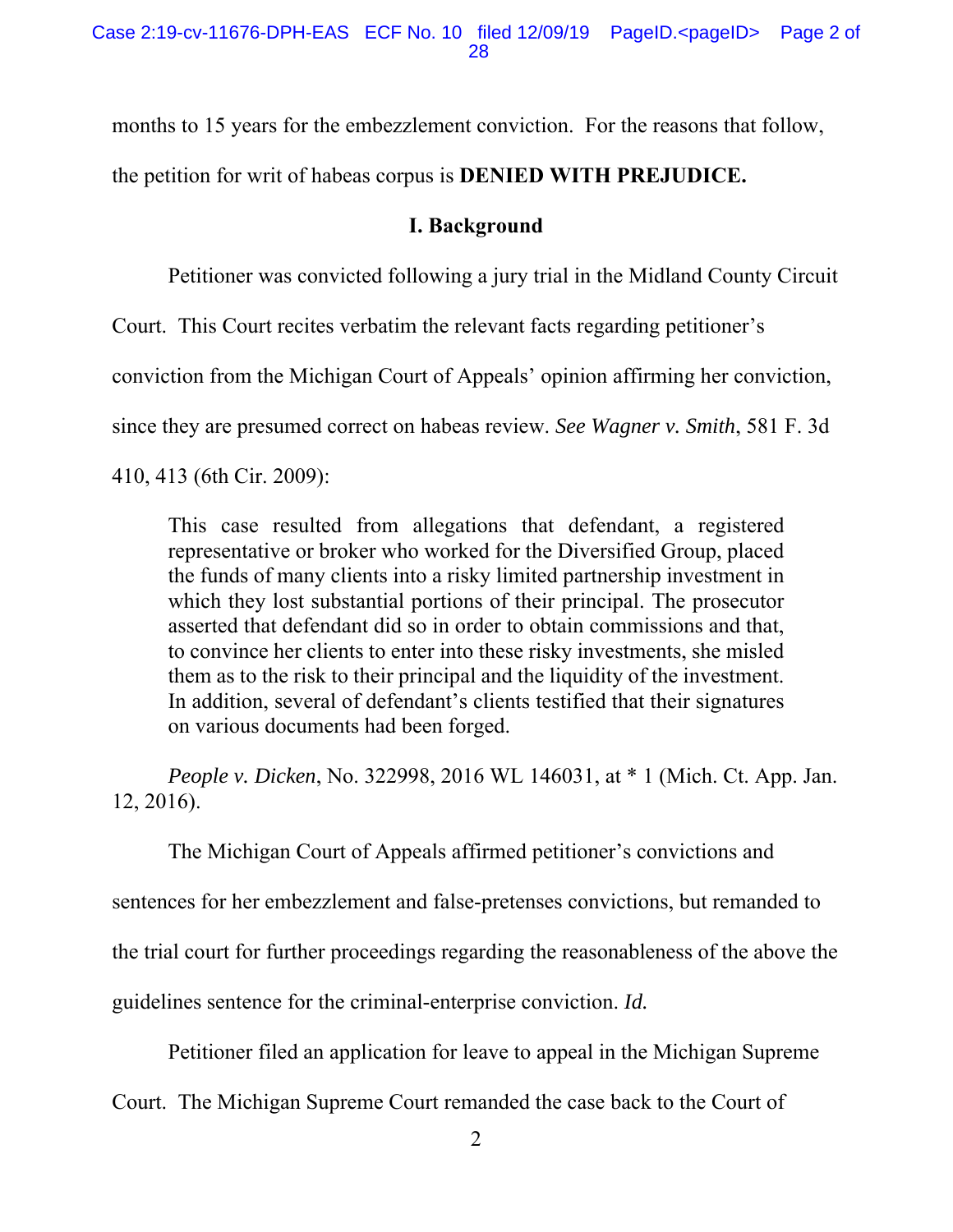Appeals to consider the proportionality of petitioner's criminal-enterprise sentence, but otherwise denied the application. *People v. Dicken,* 501 Mich. 904, 902 N.W.2d 604 (2017).

On remand, the Michigan Court of Appeals affirmed petitioner's sentence

for criminal enterprise, determining that it was proportionate based on the trial

court's reasons for the departure from the sentencing guidelines. *People* 

*v. Dicken*, No. 322998, 2018 WL 632986 (Mich. Ct. App. Jan. 30,

2018); *lv. den*. 502 Mich. 904, 913 N. W. 2d 325 (2018).

Petitioner seeks a writ of habeas corpus on the following grounds:

I. In a fraud case where the issue was Defendant's disclosure to clients and unlawful and illegal intent, Defendant was denied fundamentally fair discovery of the investigation of the business entities in the case including a clearly intentionally and important *Brady v Maryland* violation.

II. Improper expert opinion as to evidence that "is not a defense" and opinion as to the meaning of federal statu[t]es and regulations is plain error[.]

III. Recordings of Shawn Dicken's testimony before the FINRA state investigative agency are required evidence showing her lack of intent to defraud.

IV. Where the charge is embezzlement from a vulnerable adult, prosecutorial arguments and evidence that the power of attorney in the case was the equivalent of legal incapacity denied Defendant a fair trial and due process of law.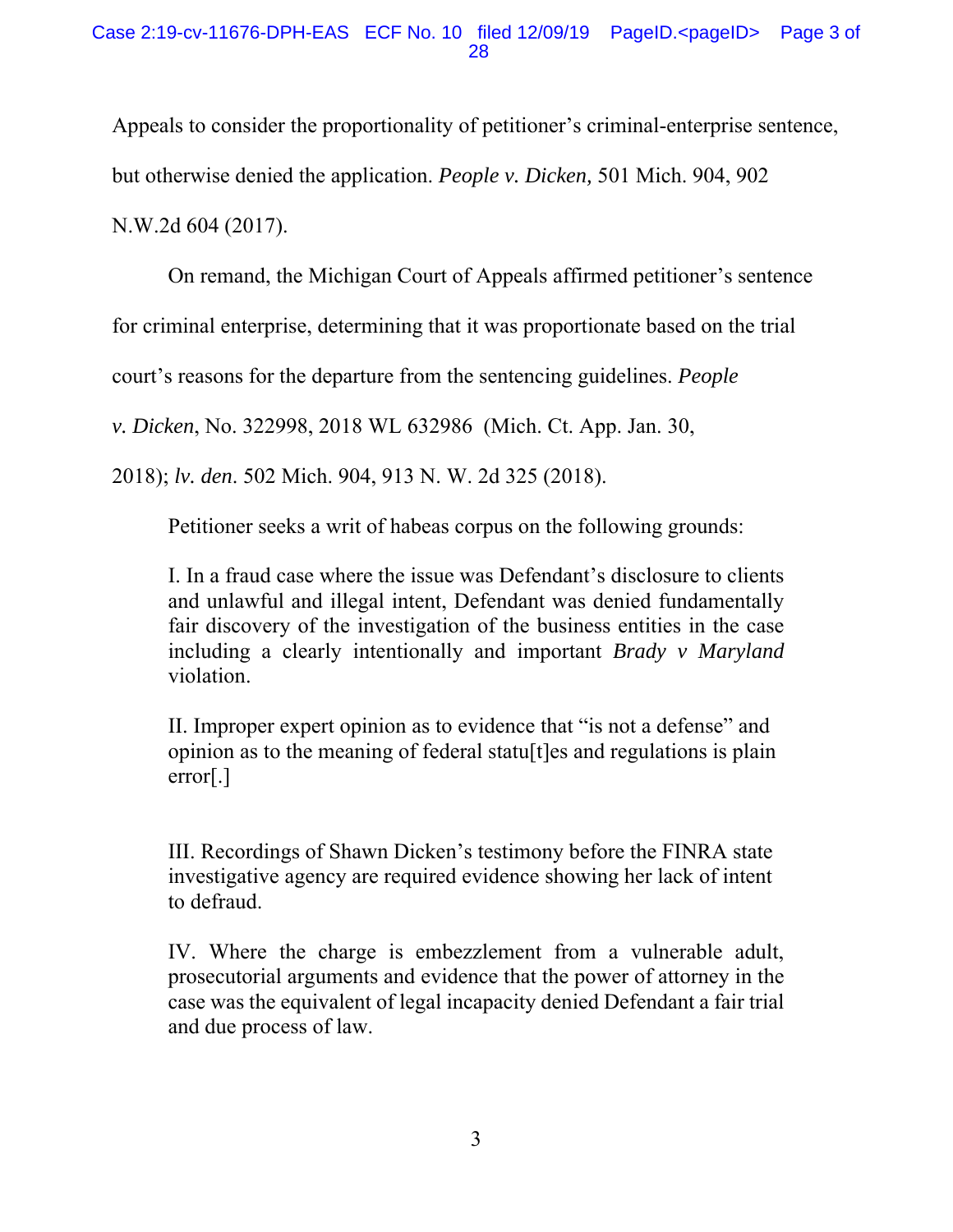## **II. Standard of Review**

28 U.S.C. § 2254(d), as amended by The Antiterrorism and Effective Death

Penalty Act of 1996 (AEDPA), imposes the following standard of review for

habeas cases:

An application for a writ of habeas corpus on behalf of a person in custody pursuant to the judgment of a State court shall not be granted with respect to any claim that was adjudicated on the merits in State court proceedings unless the adjudication of the claim–

- (1) resulted in a decision that was contrary to, or involved an unreasonable application of, clearly established Federal law, as determined by the Supreme Court of the United States; or
- (2)resulted in a decision that was based on an unreasonable determination of the facts in light of the evidence presented in the State court proceeding.

 A state court's decision is "contrary to" clearly established federal law if the state court arrives at a conclusion opposite to that reached by the Supreme Court on a question of law or if the state court decides a case differently than the Supreme Court has on a set of materially indistinguishable facts. *Williams v. Taylor*, 529 U.S. 362, 405-06 (2000). An "unreasonable application" occurs when "a state court decision unreasonably applies the law of [the Supreme Court] to the facts of a prisoner's case." *Id.* at 409. A federal habeas court may not "issue the writ simply because that court concludes in its independent judgment that the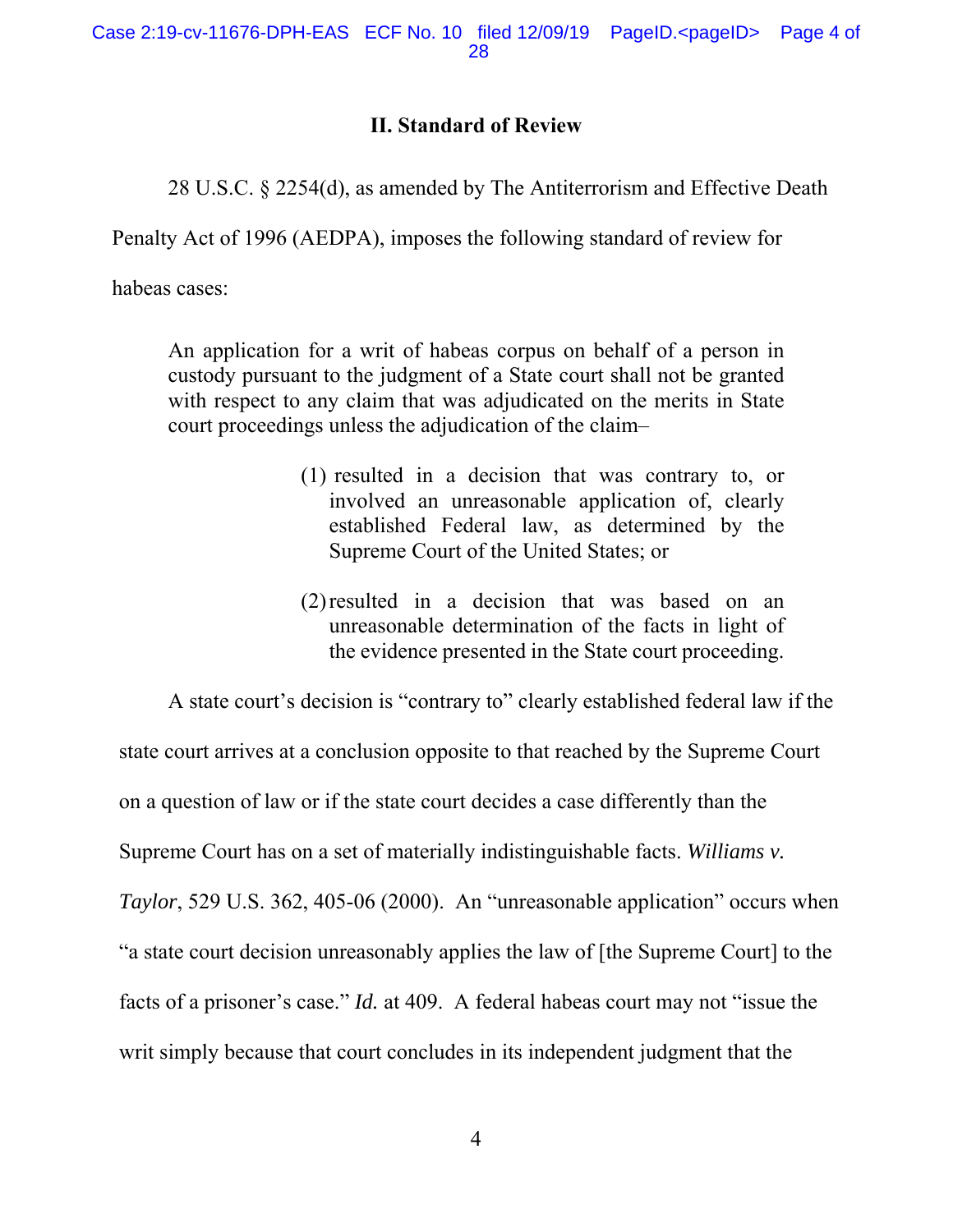#### Case 2:19-cv-11676-DPH-EAS ECF No. 10 filed 12/09/19 PageID.<pageID> Page 5 of 28

relevant state-court decision applied clearly established federal law erroneously or incorrectly." *Id.* at 410-11.

The Supreme Court explained that "[A] federal court's collateral review of a state-court decision must be consistent with the respect due state courts in our federal system." *Miller-El v. Cockrell*, 537 U.S. 322, 340 (2003). The "AEDPA thus imposes a 'highly deferential standard for evaluating state-court rulings,' and 'demands that state-court decisions be given the benefit of the doubt.'" *Renico v. Lett*, 559 U.S. 766, 773 (2010)((quoting *Lindh v. Murphy*, 521 U.S. 320, 333, n. 7 (1997); *Woodford v. Viscotti*, 537 U.S. 19, 24 (2002)(*per curiam*)). "[A] state court's determination that a claim lacks merit precludes federal habeas relief so long as 'fairminded jurists could disagree' on the correctness of the state court's decision." *Harrington v. Richter*, 562 U.S. 86, 101 (2011)(citing *Yarborough v. Alvarado*, 541 U.S. 652, 664 (2004)). To obtain habeas relief in federal court, a state prisoner is required to show that the state court's rejection of his or her claim "was so lacking in justification that there was an error well understood and comprehended in existing law beyond any possibility for fairminded disagreement." *Harrington,* 562 U.S. at 103. A habeas petitioner should be denied relief as long as it is within the "realm of possibility" that fairminded jurists could find the state court decision to be reasonable. *See Woods v. Etherton,* 136 S. Ct. 1149, 1152 (2016).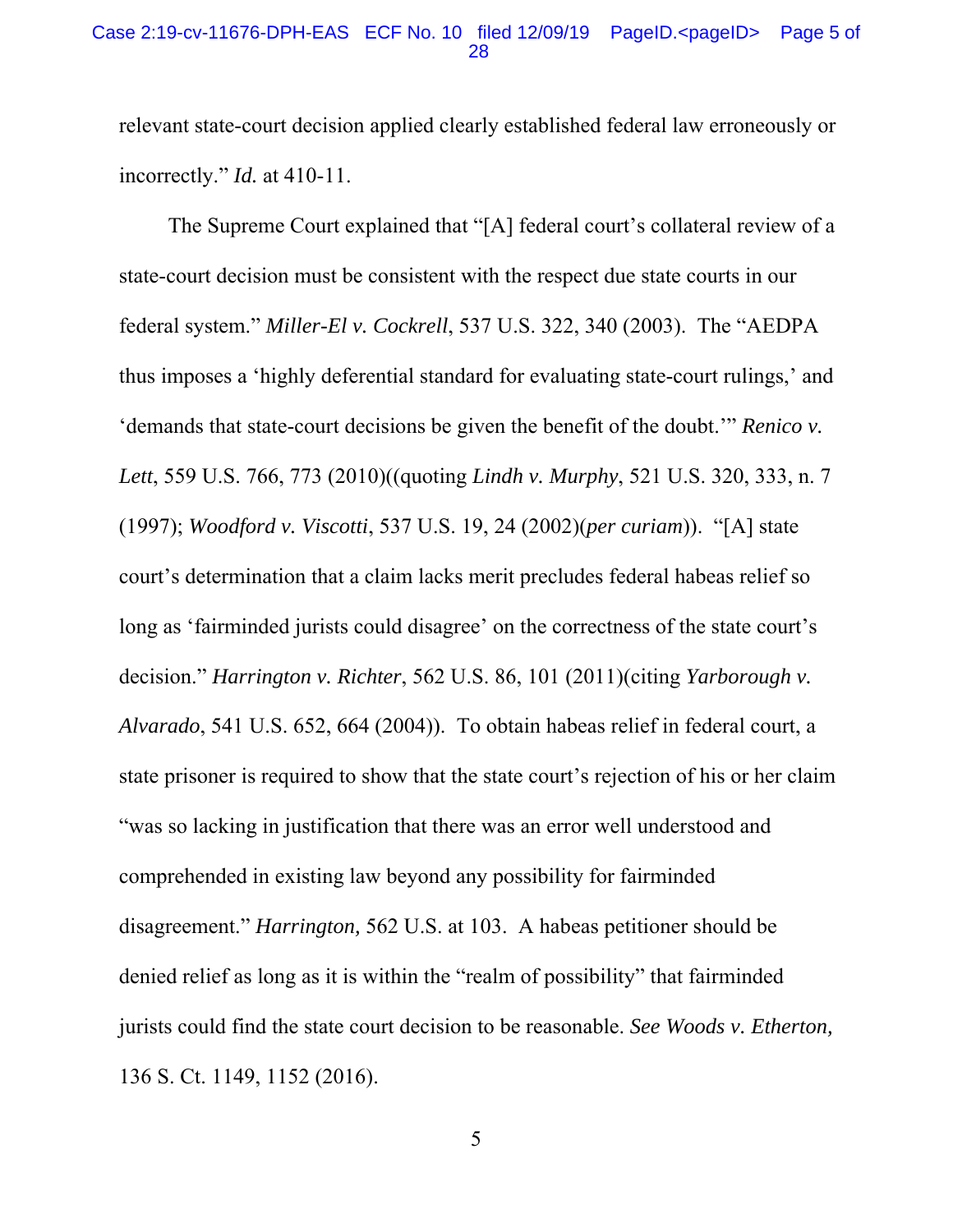The Michigan Court of Appeals reviewed and rejected a portion of

petitioner's first and second claims and her fourth claim under a plain error

standard on the ground that petitioner failed to preserve these claims as a

constitutional issue at the trial court level. The AEDPA deference applies to any

underlying plain-error analysis of a procedurally defaulted claim. *See Stewart v.* 

*Trierweiler*, 867 F.3d 633, 638(6th Cir. 2017).<sup>1</sup>

### **III. DISCUSSION**

## **A. Claim # 1. The discovery claim.**

-

Petitioner first argues that she is entitled to habeas relief because the

prosecutor violated M.C.R. 6.201(B) and *Brady v. Maryland*, 373 U.S. 83 (1963)

 $<sup>1</sup>$  Respondent urges this Court deny these claims on the ground that they are procedurally defaulted</sup> because petitioner failed to object at trial. Procedural default is not a jurisdictional bar to review of a habeas petition the merits. *See Trest v. Cain*, 522 U.S. 87, 89 (1997). "[F]ederal courts are not required to address a procedural-default issue before deciding against the petitioner on the merits." *Hudson v. Jones*, 351 F. 3d 212, 215 (6th Cir. 2003)(citing *Lambrix v. Singletary*, 520 U.S. 518, 525 (1997)). "Judicial economy might counsel giving the [other] question priority, for example, if it were easily resolvable against the habeas petitioner, whereas the procedural-bar issue involved complicated issues of state law." *Lambrix*, 520 U.S. at 525. The procedural bar issues here are complicated. Petitioner does appear to have attempted to preserve her first claim alleging a violation of *Brady v. Maryland* several times at the trial court level and also may have attempted to object to the prosecutorial misconduct issue raised in petitioner's fourth claim in a motion for judgment of acquittal. When a state court erroneously applies a procedural bar that has no foundation in either the record or under state law, a federal court need not honor that procedural bar. *See Walker v. Engle,* 703 F. 2d 959, 967 (6th Cir. 1983). Petitioner also argues that counsel was ineffective for failing to object to a portion of the second claim and for failing to properly preserve the fourth claim. Ineffective assistance of counsel may establish cause for procedural default. *Edwards v. Carpenter*, 529 U.S. 446, 451-52 (2000). Given that the cause and prejudice inquiry for the procedural default issue merges with an analysis of the merits of petitioner's defaulted claims, it would be easier to consider the merits of the claims. *See Cameron v. Birkett,*  348 F. Supp. 2d 825, 836 (E.D. Mich. 2004).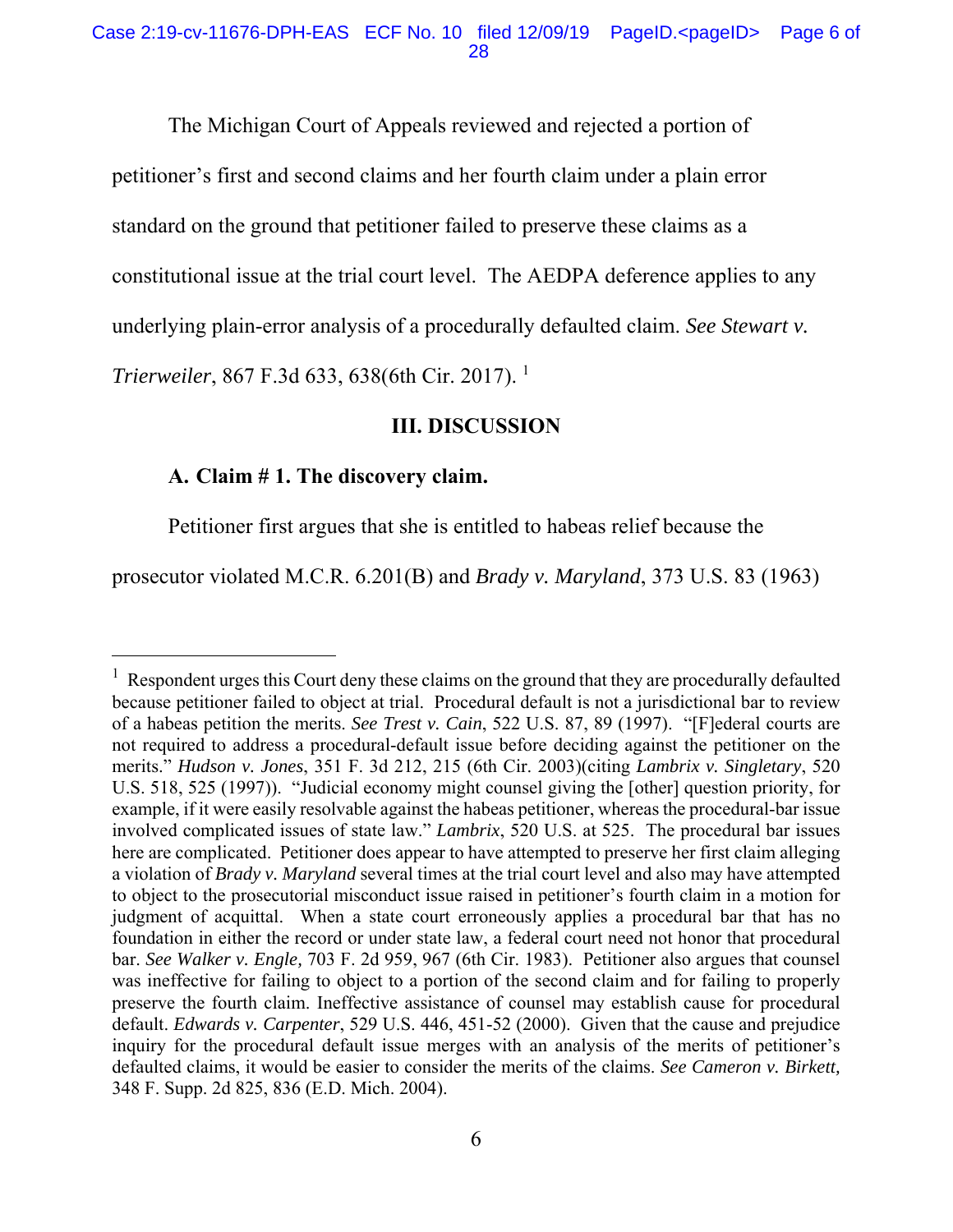by failing to turn over to the defense materials that the prosecutor had in its possession regarding other Diversified Group employees, material obtained pursuant to a search warrant executed at a credit union for Triton Commercial Lending, a separate company owned by petitioner, and evidence regarding the operation of Diversified Group by a receiver.

 It is well-settled that there is no general constitutional right to discovery in a criminal case. *See Weatherford v. Bursey*, 429 U.S. 545, 559 (1977)(denying due process claim of a defendant who was convicted with aid of surprise testimony from an accomplice who was an undercover agent); *United States v. Presser*, 844 F. 2d 1275, 1281 (6th Cir.1988)(citing *Weatherford*). A claim that a prosecutor violated state discovery rules is not cognizable in federal habeas review, because it is not a constitutional violation. *See Lorraine v. Coyle,* 291 F. 3d 416, 441 (6th Cir. 2002). Petitioner would not be entitled to habeas relief because the prosecutor violated M.C.R. 6.201 or some other Michigan rules regarding discovery.

 It is true that suppression by the prosecution of evidence favorable to the defendant upon request violates due process, where the evidence is material to either guilt or punishment of the defendant. *Brady v. Maryland*, 373 U.S. 83, 87 (1963). Whether the prosecution acted in good or bad faith is not considered in the determination. Evidence is material only if there is a reasonable probability that, had the evidence been disclosed to the defense, the result of the proceeding would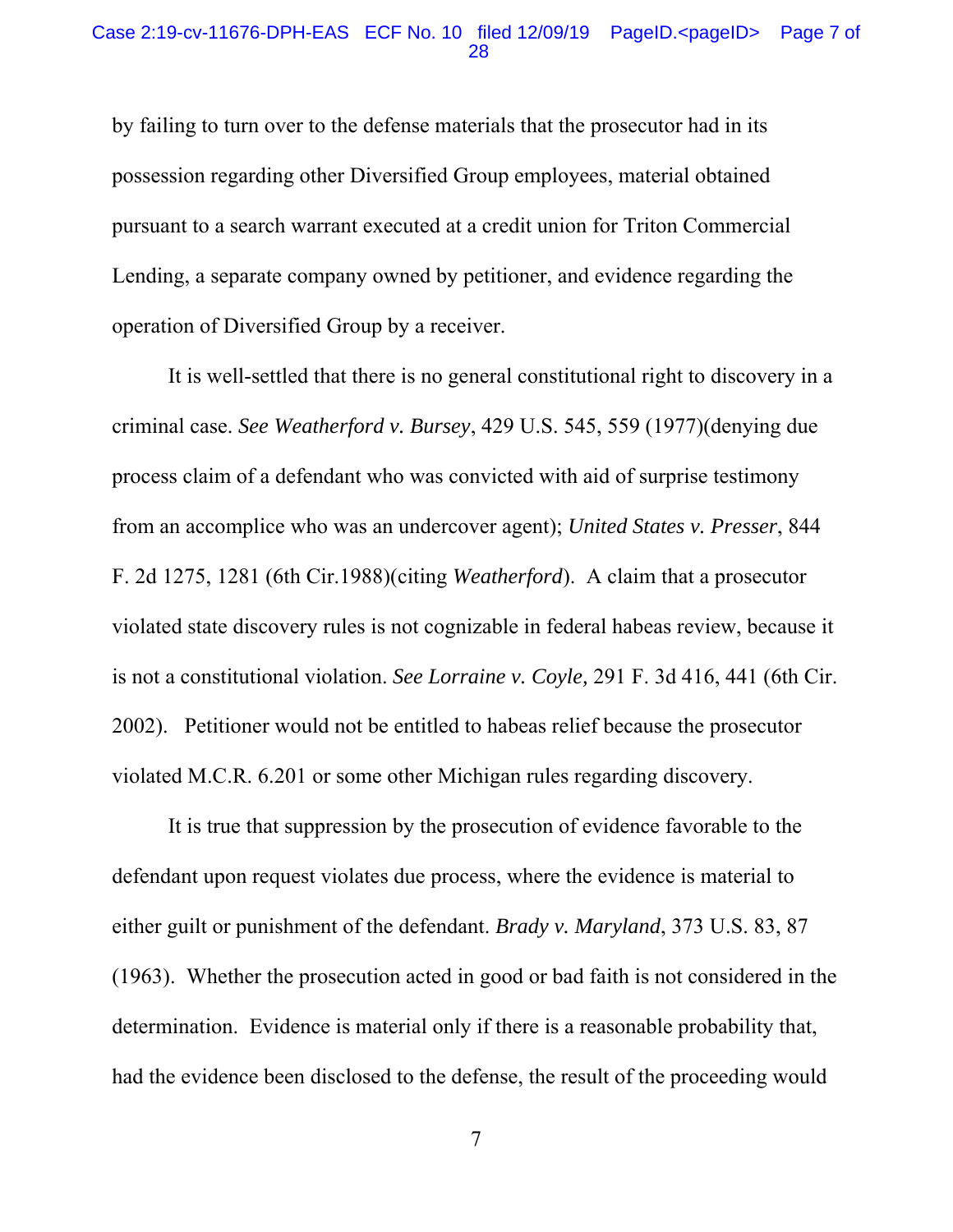#### Case 2:19-cv-11676-DPH-EAS ECF No. 10 filed 12/09/19 PageID.<pageID> Page 8 of 28

have been different. A "reasonable probability is a probability sufficient to

undermine confidence in the outcome." *United States v. Bagley,* 473 U.S. 667, 683

(1985). In *Strickler v. Greene,* 527 U.S. 263, 281-82 (1999), the Supreme Court

articulated three components or essential elements of a *Brady* claim: (1) the

evidence at issue must be favorable to the accused, either because it is exculpatory,

or because it is impeaching; (2) the evidence must have been suppressed by the

State, either willfully or inadvertently; and (3) prejudice must have ensued.

"Prejudice (or materiality) in the *Brady* context is a difficult test to meet." *Jamison* 

*v. Collins*, 291 F. 3d 380, 388 (6th Cir. 2002).

The Michigan Court of Appeals rejected petitioner's *Brady* claim:

Defendant states only that the requested materials might have contained evidence favorable to her. She gives no specific examples of information that was contained in these materials that might have assisted in her defense, nor did she request the trial court to conduct an in camera inspection. To be subject to discovery under *Brady*, evidence must be favorable to the defense and material. [*People v.*] *Chenault*, 495 Mich. [142] at 150, 845 N.W.2d 731 [2013]. "Evidence is favorable to the defense when it is either exculpatory or impeaching." *Id*. Evidence is material if "'there is a reasonable probability that, had the evidence been disclosed to the defense, the result of the proceeding would have been different. A reasonable probability is a probability sufficient to undermine confidence in the outcome.'" *Id*., quoting *United States v. Bagley*, 473 U.S. 667, 682, 105 S.Ct. 3375, 87 L.Ed.2d 481 (1985). The mere possibility that evidence might be helpful is not sufficient to establish materiality. *United States v. Agurs*, 427 U.S. 97, 109–110, 96 S.Ct. 2392, 49 L.Ed.2d 342 (1976). Because defendant's mere contention that the requested materials might have contained favorable evidence is insufficient to establish that the evidence she sought was material, defendant has not established a *Brady* violation.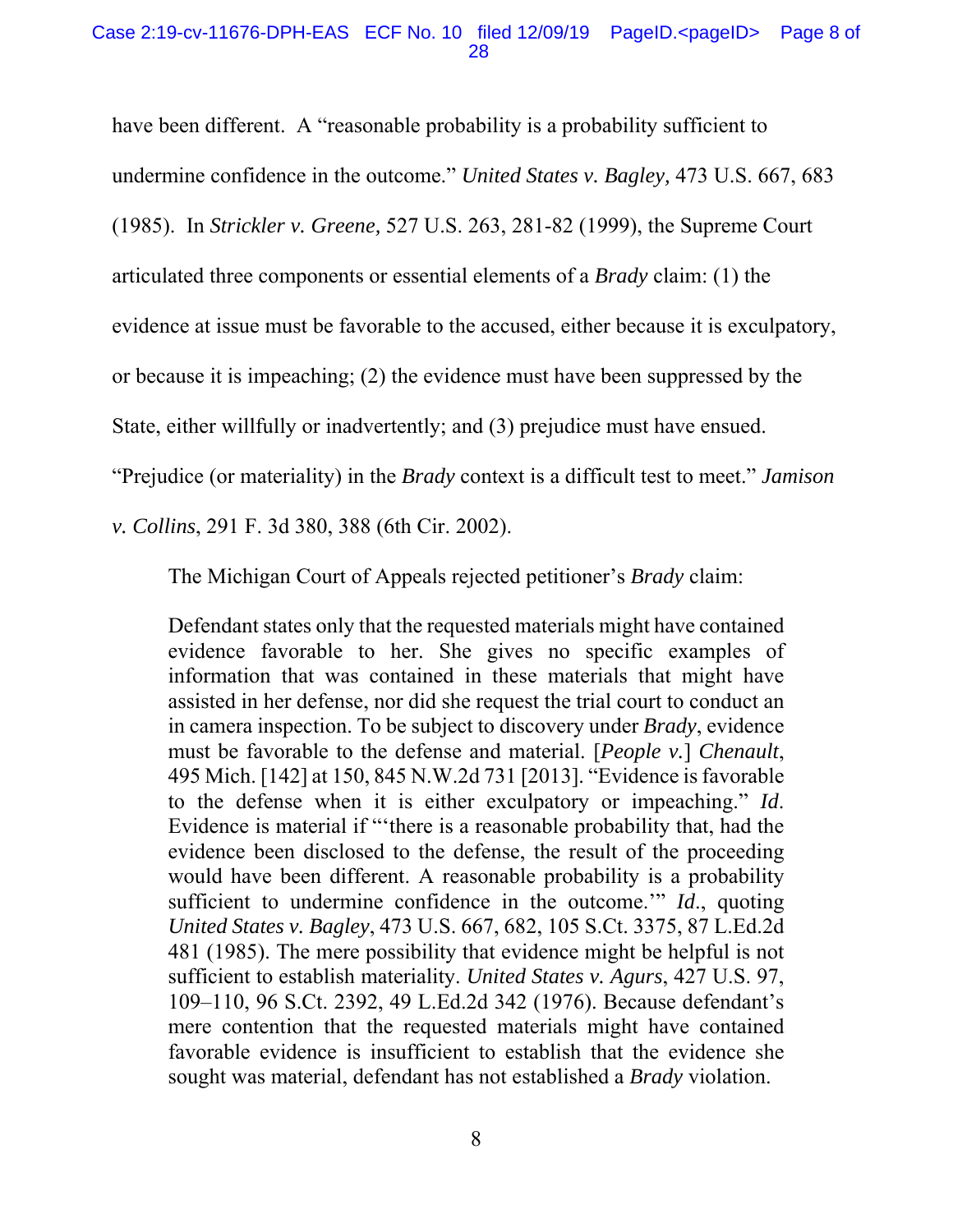*People v. Dicken*, 2016 WL 146031, at \* 2.

 Petitioner is not entitled to habeas relief because she failed to show that any of this material was exculpatory. A habeas petitioner bears the burden of showing the prosecution suppressed exculpatory evidence. *See Bell v. Howes*, 703 F.3d 848, 853 (6th Cir. 2012). Allegations that are merely conclusory or which are purely speculative cannot support a *Brady* claim. *Burns v. Lafler,* 328 F. Supp. 2d 711, 724 (E.D. Mich. 2004). "[M]ere speculation that a government file may contain *Brady* material is not sufficient" to prove a due-process violation. *United States v. Driscoll*, 970 F. 2d 1472, 1482 (6th Cir.1992), *abrogated on other grounds by Hampton v. United States*, 191 F.3d 695 (6th Cir.1999). Petitioner has failed to show that any of this evidence exculpated her of this crime. Petitioner is therefore not entitled to habeas relief on her *Brady* claim. *Burns,* 328 F. Supp. 2d at 724.

 Petitioner is correct that "inadmissible material might nonetheless be considered 'material under *Brady* if it would 'lead directly' to admissible evidence.'" *Barton v. Warden, S. Ohio Corr. Facility*, 786 F.3d 450, 465 (6th Cir. 2015). However, "A court's determination that inadmissible evidence might lead to the discovery of evidence admissible at trial may not rest on 'mere speculation.'" *United States v. Ekiyor*, 89 F. Supp. 3d 928, 932 (E.D. Mich. 2015)(citing *Wood v. Bartholomew*, 516 U.S. 1, 6 (1995); *Wogenstahl v. Mitchell*, 668 F.3d 307, 325 n. 3 (6th Cir. 2012)). Petitioner only speculates that any of this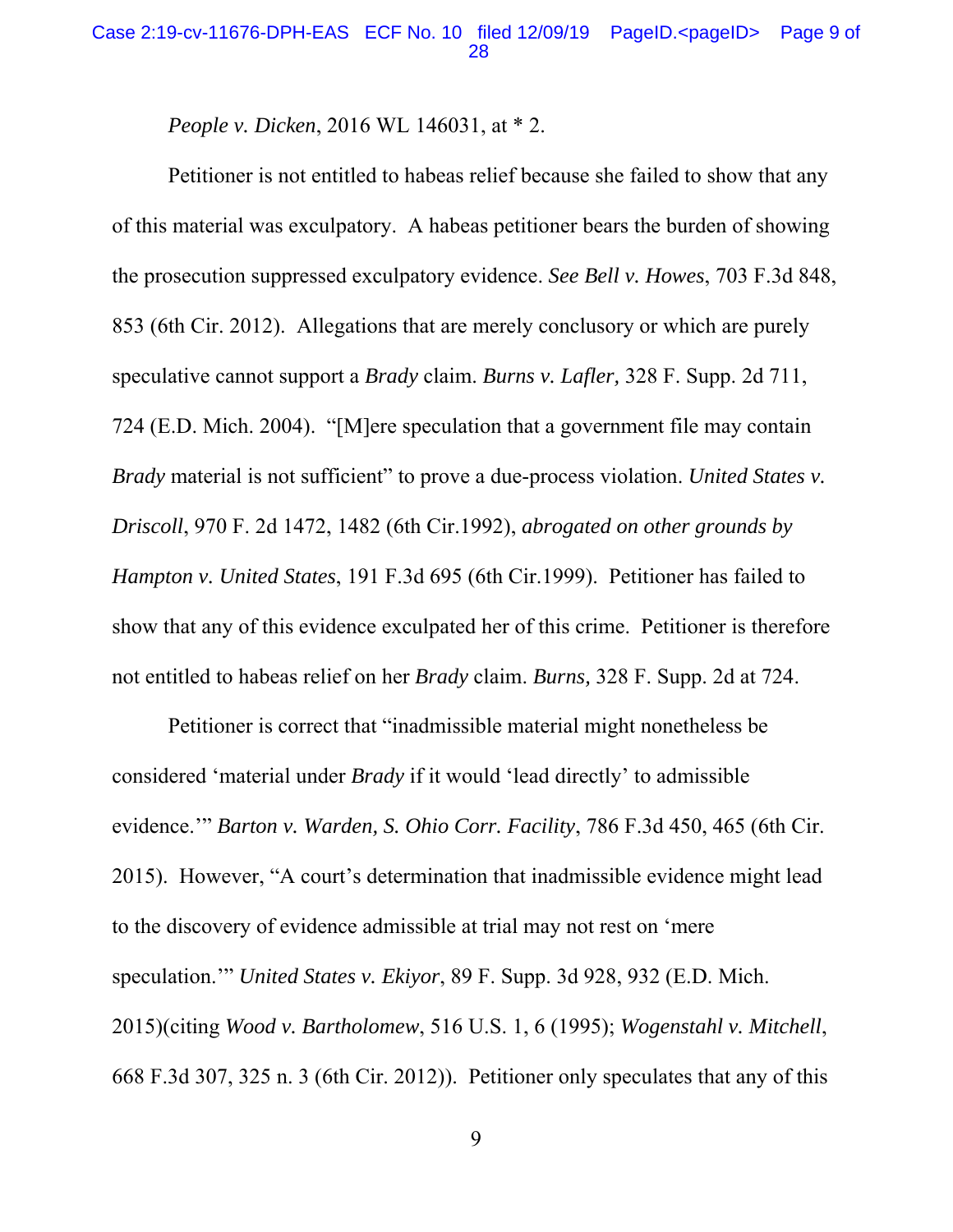evidence would have lead to evidence that could have exculpated her of these crimes.

 The only specific evidence that petitioner cites involves the alleged forging of signatures. Petitioner argues that Scott Bartlett was the person who forged signatures, not petitioner, based on interviews by Special Agent Peter Ackerly with Jessica Burch and Scott Bartlett.

 Petitioner admits that defense counsel received a copy of the interview report after Ackerly's testimony, and the trial record reflects that. (Tr. Vol. 5, pp. 63-64)(ECF 6-6, PageID. 1538-39). Petitioner acknowledges that this statement made it clear that Scott Bartlett digitally placed forged signatures on various subscription agreements. Petitioner also acknowledges in her brief that Ackerly also made it clear that Mr. Bartlett was acting under the direction of Joel Wilson at the time. Petitioner further admits that Mr. Bartlett acknowledged later at trial that he in fact did apply the signatures to the Beverly Harry documents. The jury also received a curative instruction on the matter. (Tr. Vol. 8, pp. 139–40)(ECF 6-9, PageID. 2283-84).

 Petitioner's *Brady* claim fails because the evidence concerning the signatures being forged by Mr. Bartlett was disclosed to petitioner during trial. *Brady* generally does not apply to the delayed disclosure of exculpatory information, but only to a complete failure by the prosecutor to disclose such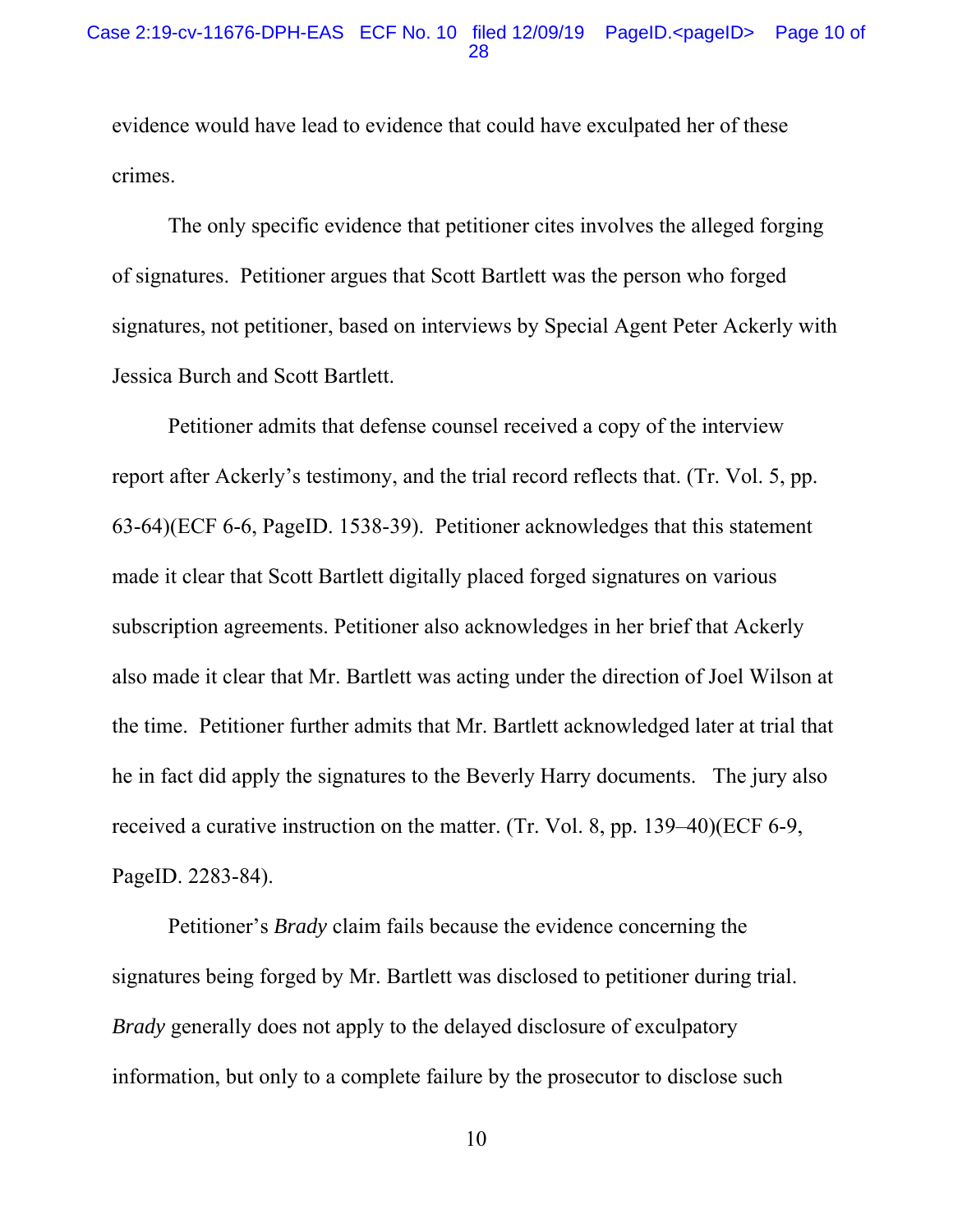#### Case 2:19-cv-11676-DPH-EAS ECF No. 10 filed 12/09/19 PageID.<pageID> Page 11 of 28

information. *See United States v. Davis,* 306 F. 3d 398, 421 (6th Cir. 2002)(internal citations omitted). If previously undisclosed evidence is disclosed during trial, no *Brady* violation occurs unless the defendant is prejudiced by its nondisclosure. *United States v. Word*, 806 F. 2d 658, 665 (6th Cir. 1986); *See also United States v. Benc*s, 28 F. 3d 555, 560-61 (6th Cir. 1994). The Sixth Circuit noted that "[T]he Supreme Court rejected the claim that the duty to disclose hinges on the usefulness of the material to pretrial preparation. Such a standard would 'necessarily encompass incriminating evidence as well as exculpatory evidence, since knowledge of the prosecutor's entire case would always be useful in planning the defense.'" *Bencs,* 28 F. 3d at 560, n. 5 (quoting *Agurs,* 427 U.S. at 112, n. 20).

 The mere fact that the defense theory may have been undermined by this new evidence would not entitle petitioner to relief. The Sixth Circuit has noted that "[t]here is no rule that evidence must be excluded or a mistrial granted on the basis that a defendant had committed himself to a theory which was undermined by new evidence." *U.S. v. Atisha*, 804 F. 2d 920, 925 (6th Cir. 1986). "There is always a possibility that new evidence will be discovered, even if the defense was structured around assurances made by the government." *Id.* In the present case, any claim that the late disclosure of these discovery materials may have precluded defense counsel from adequate trial preparation is non-cognizable pursuant to *Agurs. See Burns v. Lafler,* 328 F. Supp. 2d at 724 (citing *Bencs,* 28 F. 3d at 561).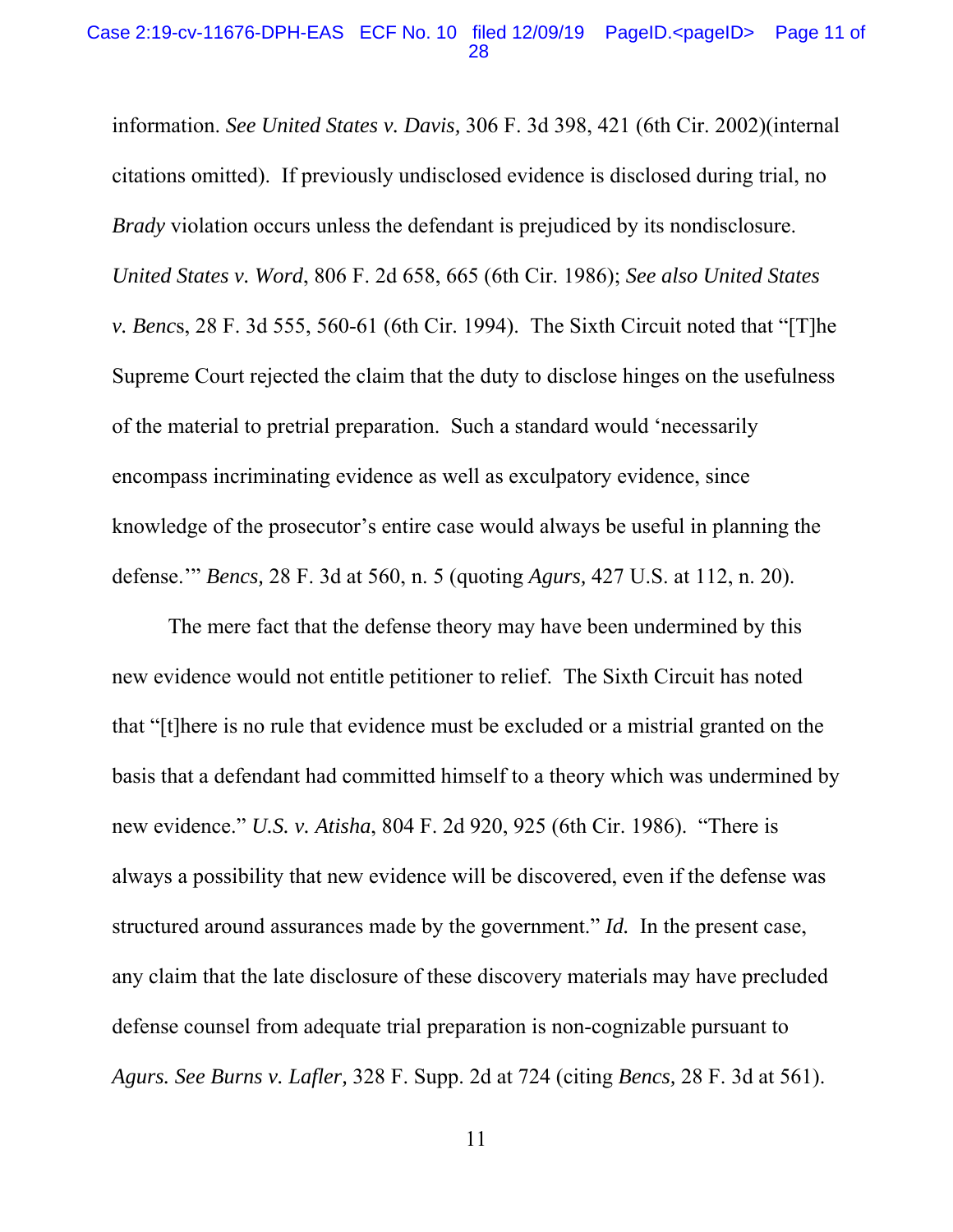Petitioner is not entitled to relief on her first claim since the forged signature issue was disclosed during trial and Petitioner so admitted.

## **B. Claim # 2. The expert witness claim.**

 Petitioner next claims that the trial court erred in permitting Joseph Spiegel, an attorney and expert in the area of securities law, to testify as an expert witness because the prosecution's pre-trial summary of his proposed testimony was insufficient to meet the requirements for the admission of expert testimony under M.C.R. 6.201(A)(3). Petitioner also claims that Spiegel offered improper expert testimony concerning legal conclusions which went beyond the proper scope of expert testimony. Spiegel testified that a broker cannot make a material misrepresentation of facts or omit to state a material fact necessary for the facts to be stated to be true either orally or in writing. He further testified that it is not a defense where a broker raises a defense based solely upon a subscription agreement, without taking into consideration the oral or other representations the broker made to the client.

 The Supreme Court has held that "'federal habeas corpus review does not lie for errors of state law.'" *Estelle v. McGuire*, 502 U.S. 62, 67 (1991)(quoting *Lewis v. Jeffers*, 497 U.S. 764, 780 (1990); *See also Williams v. White*, 183 F. Supp. 2d 969, 977 (E.D. Mich. 2002). The Sixth Circuit has held that "[i]n a federal habeas corpus proceeding, it is not the province of a federal appellate court to review the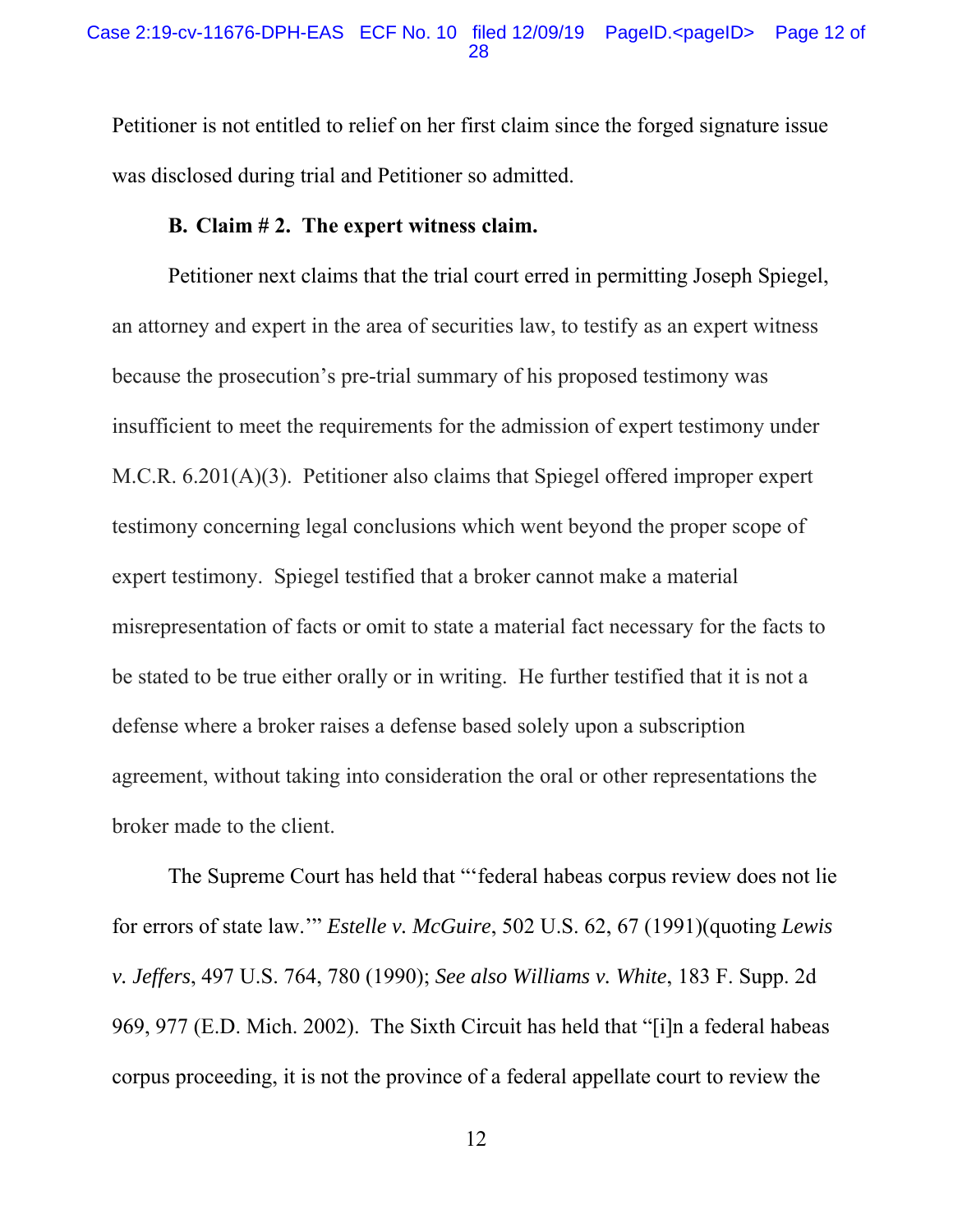#### Case 2:19-cv-11676-DPH-EAS ECF No. 10 filed 12/09/19 PageID.<pageID> Page 13 of 28

decision of the state's highest court on purely state law." *Long v. Smith*, 663 F.2d 18, 23 (6th Cir. 1981). Therefore, "[e]rrors by a state court in the admission of evidence are not cognizable in habeas corpus proceedings unless they so perniciously affect the prosecution of a criminal case as to deny the defendant the fundamental right to a fair trial." *Kelly v. Withrow*, 25 F.3d 363, 370 (6th Cir. 1994).

 The admission of expert testimony in a state trial presents a question of state law which does not warrant federal habeas relief, unless the evidence violates due process or some other federal constitutional right. *See Keller v. Larkins,* 251 F. 3d 408, 419 (3rd Cir. 2001). A federal district court cannot grant habeas relief on the admission of an expert witness' testimony in the absence of Supreme Court precedent which shows that the admission of that expert witness' testimony on a particular subject violates the federal constitution. *See Wilson v. Parker,* 515 F.3d 682, 705-06 (6th Cir. 2008).

 To the extent that petitioner alleges that the prosecution's pre-trial summary of Spiegel's proposed testimony was inadequate to meet the requirements for the admission of expert testimony under M.C.R. 6.201(A)(3), this Court has already noted in Claim # 1*, infra*, that a prosecutor's violation of state discovery rules is non-cognizable in federal habeas review, because it is not a constitutional violation. *See Lorraine v. Coyle,* 291 F. 3d at 441. In any event, the Michigan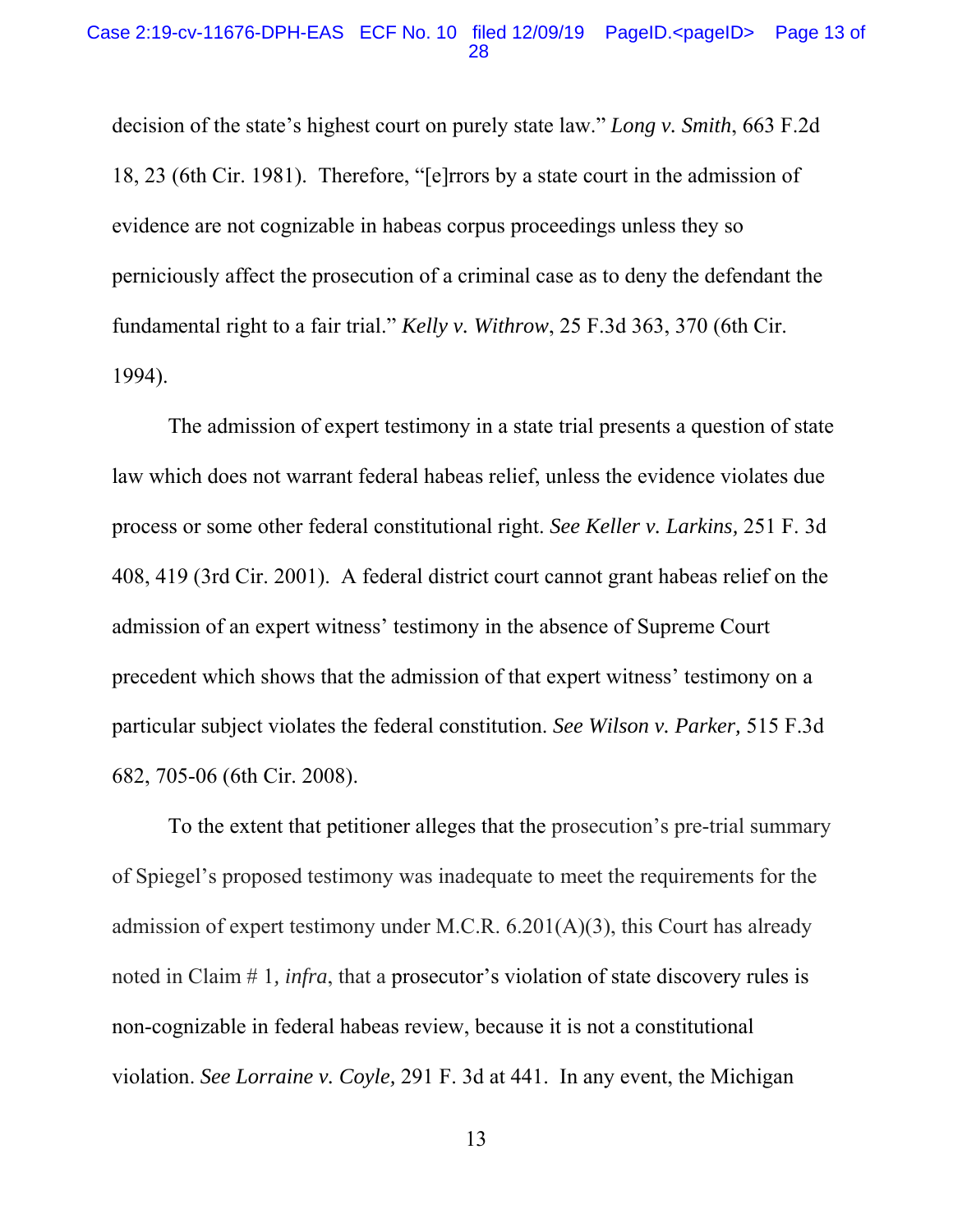#### Case 2:19-cv-11676-DPH-EAS ECF No. 10 filed 12/09/19 PageID.<pageID> Page 14 of 28

Court of Appeals concluded that the prosecutor's written summary of Spiegel's proposed testimony sufficiently set out the substance of Mr. Spiegel's testimony, his opinion, and the bases for that opinion and thereby complied with the requirements of M.C.R. 6.201(A)(3). *People v. Dicken*, 2016 WL 146031, at \* 3. Specifically, the Court of Appeals noted that Petitioner vigorously cross-examined Spiegel and that there is no indication that Petitioner was unable to question Spiegel because Spiegel did not understand the bases of Spiegel's opinion. *Id.*  This Court must defer to the state appellate court's opinion that the pre-trial summary complied with Michigan law.

 Petitioner also says that it was improper for Mr. Spiegel to testify concerning the meaning and scope of various federal and state statutes and regulations, because this amounted to improper opinion testimony on a conclusion of law.

 Although the Federal Rules of Evidence prevents an expert witness from testifying that a defendant in a criminal case did or did not have the requisite mental state or condition which constitutes an element of the crime charged, see F.R.E. 704(b), there is no Supreme Court authority which precludes the admission of expert testimony on an ultimate issue as a matter of federal constitutional law. *See Hopp v. Burt,* No. 2007 WL 162248, \* 9 (E.D. Mich. Jan. 16, 2007). "A state court does not violate federal law merely because it does not follow federal rules of procedure." *Scruggs v. Williams,* 903 F. 2d 1430, 1434 (11th Cir. 1990). The U.S.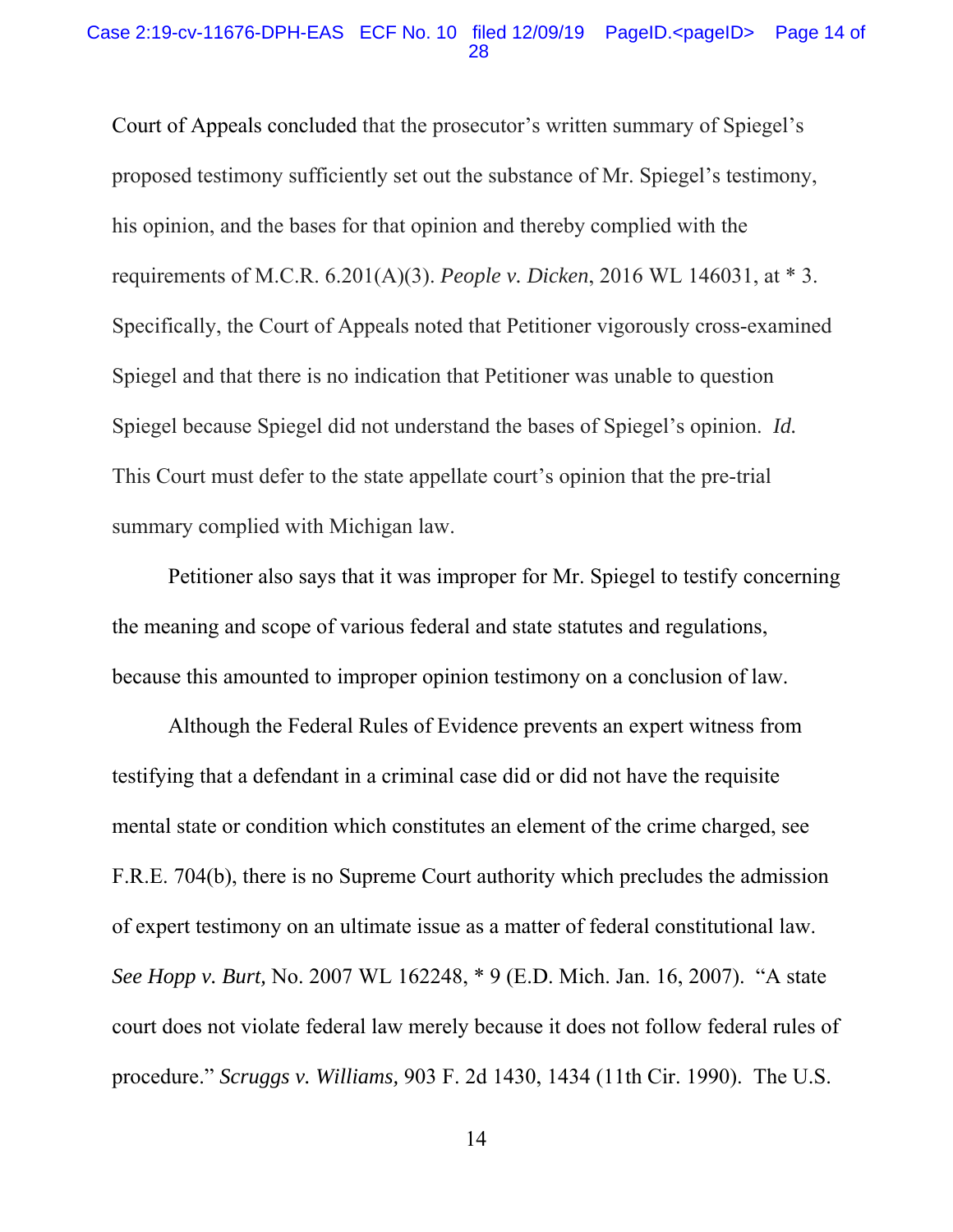#### Case 2:19-cv-11676-DPH-EAS ECF No. 10 filed 12/09/19 PageID.<pageID> Page 15 of 28

Supreme Court's "authority to promulgate rules of procedure is limited to proceedings in federal court." *Id.* (citing to 18 U.S.C. §§ 3771, 3772). Any violation by the state trial court of F.R.E. 704(b) would not entitle petitioner to relief.

 The Supreme Court has yet to hold that the federal constitution prohibits an expert from testifying about an ultimate issue to be resolved by the trier of fact. *Moses v. Payne*, 555 F.3d 742, 761 (9th Cir. 2009). In the absence of any Supreme Court caselaw to the contrary, the Michigan Court of Appeals' rejection of petitioner's claim that the expert improperly testified concerning the ultimate legal issues in this case would not entitle petitioner to habeas relief. *Id.* 

 Even if it was erroneous for the expert witness to testify as to the definitions of various federal and state statutes and regulations concerning securities law, any error would have been harmless, in light of the fact that the trial court gave the jury the proper instructions on the legal definitions of the crimes charged in this case both before and after trial. (Tr. Vol. 1, pp. 172-182, Tr. Vol. 8, pp. 129-39)(ECF 6- 2, Page ID. 704-14, ECF 6-9, Page ID. 2273-83). *See U.S. v. Parris,* 243 F. 3d 286, 289 (6th Cir. 2001)(any error in permitting lay witnesses to give opinion testimony relating to the ultimate legal issue was harmless in prosecution for aiding or assisting in the preparation or presentation of false or fraudulent income tax returns; any prejudicial effect of testimony was overcome by accurate, thorough,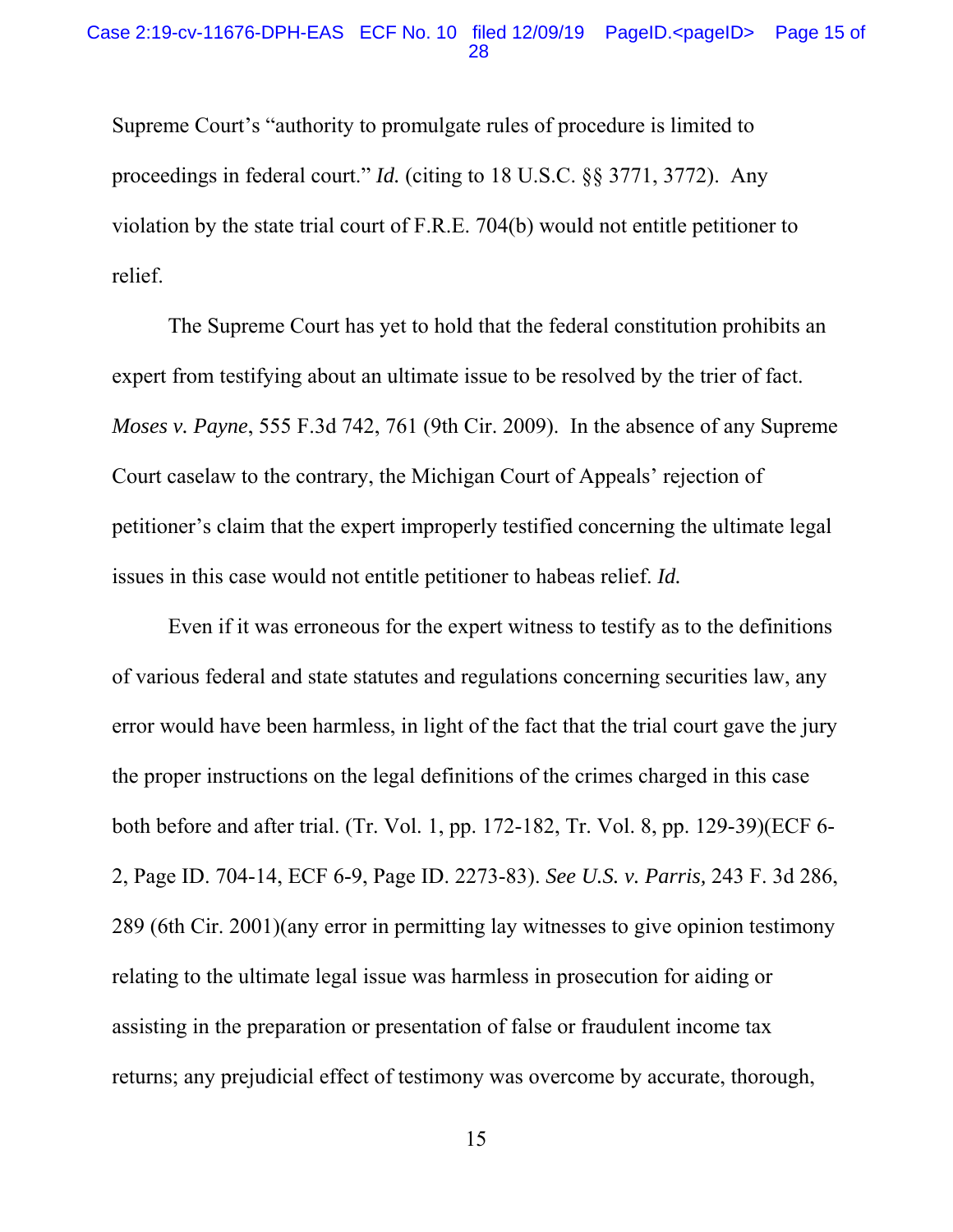and clear instructions given to jury regarding the law); *Ware v. Wolfenbarger*, No. CIV. 2:07-CV-10964, 2008 WL 686265, at \* 3 (E.D. Mich. Mar. 11, 2008)(any error to allow expert witnesses to testify as to the definitions of mental illness and insanity harmless where trial court gave the proper instructions on the legal definitions of insanity and mental illness).

 Petitioner in the alternative argues that trial counsel was ineffective for failing to object to Mr. Spiegel offering testimony concerning the definitions of the various laws and regulations.

 A criminal defendant must satisfy a two-part test to show that he or she was denied the effective assistance of counsel. First, the defendant must demonstrate that, considering all of the circumstances, counsel's performance was so deficient that the attorney was not functioning as the "counsel" guaranteed by the Sixth Amendment. *Strickland v. Washington*, 466 U.S. 668, 687 (1984). In so doing, the defendant must overcome a strong presumption that counsel's behavior lies within the wide range of reasonable professional assistance. *Id*. In other words, petitioner must overcome the presumption that, under the circumstances, the challenged action might be sound trial strategy. *Strickland,* 466 U.S. at 689. Second, the defendant must show that such performance prejudiced his or her defense. *Id*. To demonstrate prejudice, the defendant must show that "there is a reasonable probability that, but for counsel's unprofessional errors, the result of the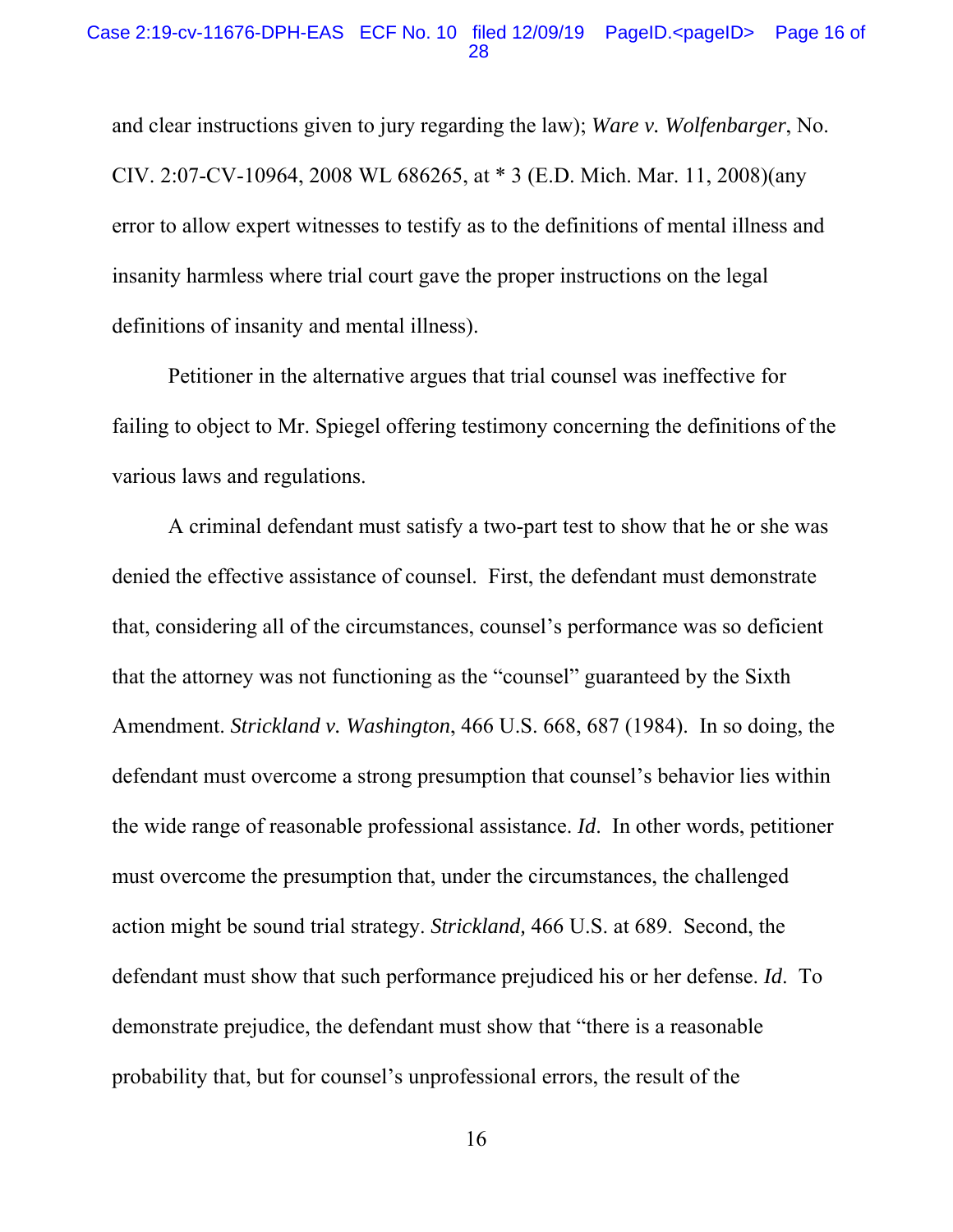#### Case 2:19-cv-11676-DPH-EAS ECF No. 10 filed 12/09/19 PageID.<pageID> Page 17 of 28

proceeding would have been different." *Strickland,* 466 U.S. at 694. The Supreme Court's holding in *Strickland* places the burden on the defendant who raises a claim of ineffective assistance of counsel, and not the state, to show a reasonable probability that the result of the proceeding would have been different, but for counsel's allegedly deficient performance. *See Wong v. Belmontes*, 558 U.S. 15, 27 (2009).

 The Michigan Court of Appeals concluded that Spiegel did not offer improper opinion testimony because he did not testify that petitioner was guilty of a crime, only that defendant acted negligently by failing to use due diligence on the limited partnership investment and by selling the investment to clients who could not afford the risk. *People v. Dicken*, 2016 WL 146031, at \* 4.

 The trial court and the Michigan Court of Appeals concluded that Spiegel's testimony was admissible. Because petitioner has failed to show a reasonable probability that Mr. Spiegel's expert testimony concerning the meaning and definitions of various statutes and laws would have been excluded had an objection been made, petitioner is not entitled to habeas relief on her ineffective assistance of counsel claim. *See Pillette v. Berghuis*, 630 F. Supp. 2d 791, 802 (E.D. Mich. 2009); *aff'd in part and rev'd in part on other grds,* 408 F. App'x. 873 (6th Cir. 2010); *cert. den.* 132 S. Ct. 125 (2011). Because the Michigan Court of Appeals considered and rejected petitioner's expert testimony claim, albeit it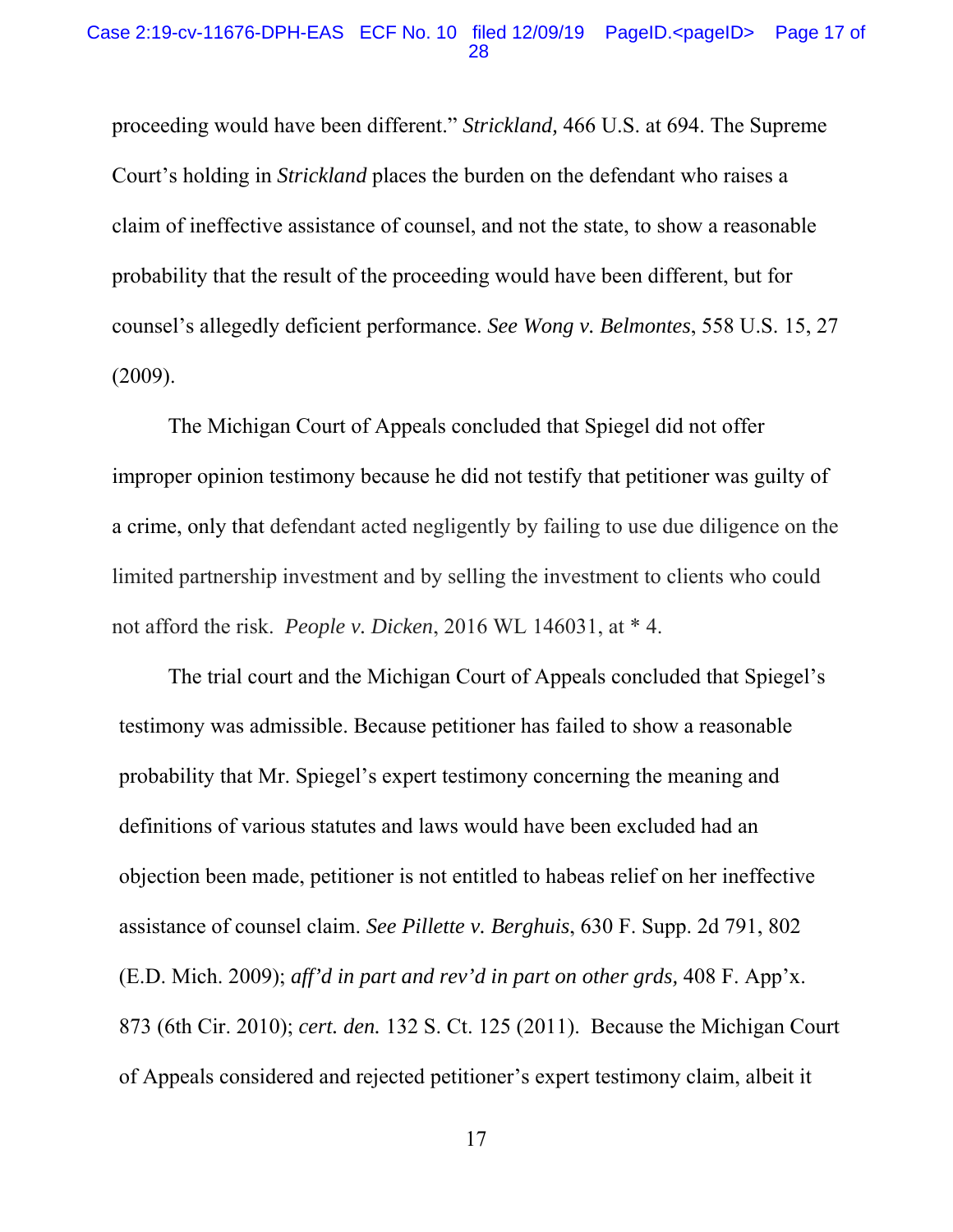under a plain error standard, petitioner is unable to show that she was prejudiced by counsel's failure to object to the admission of Spiegel's testimony. *See Campbell v. United States*, 266 F. Supp. 2d 587, 589 (E.D. Mich. 2003). Petitioner is not entitled to relief on her second claim.

## **C. Claim # 3. The right to present a defense claim.**

 Petitioner next contends that the trial judge violated her right to present a defense when he refused to allow defense counsel to play petitioner's entire seventy five minute tape recorded interview with state investigators with the Financial Industry Regulatory Authority [FINRA]. Petitioner claims that this tape recording would show that she cooperated with state investigators, so as to negate any criminal intent on her part. Petitioner also claims that the statements that she made during the interview showed that she did not have the intent to defraud her victims.

The Michigan Court of Appeals rejected petitioner's claim:

Relevant evidence is generally admissible. MRE 402. However, relevant evidence may be excluded if "its probative value is substantially outweighed by the danger of unfair prejudice, confusion of the issues, or misleading the jury, or by considerations of undue delay, waste of time, or needless presentation of cumulative evidence." MRE 403. Defendant sought to admit the 75–minute recording of her interview with state investigators during an investigator's testimony in order to show that she cooperated with investigators. She also asserted that the evidence could support a conclusion that she lacked the intent to commit a crime at the time the alleged offenses occurred. The trial court expressed concern about confusion of the issues, and on that basis, denied defendant's request to play the entire recording. Although the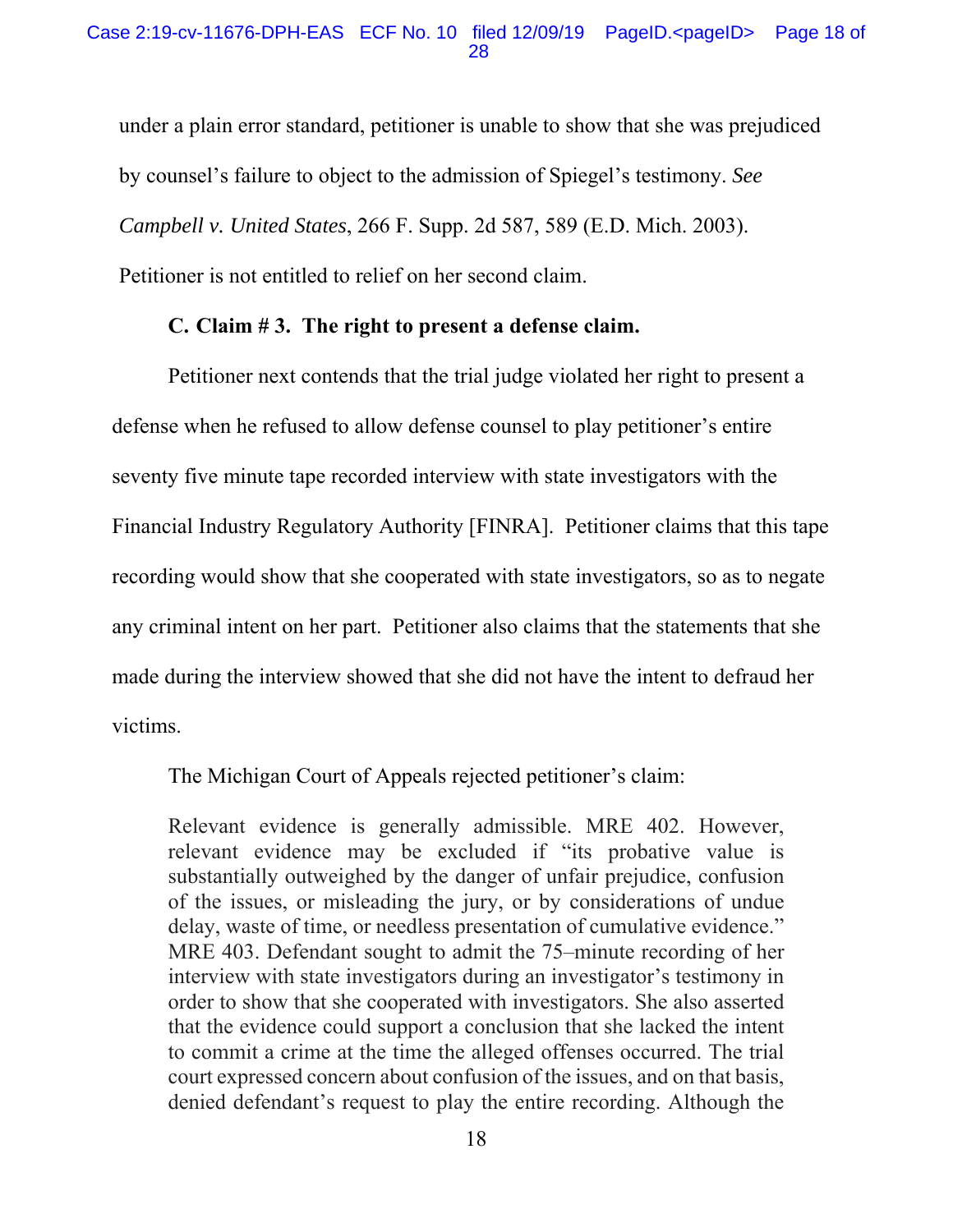trial court added that defendant could play portions of the recording for impeachment purposes, defendant made no attempt to do so.

We conclude that the trial court did not abuse its discretion by denying defendant's request to admit the entire recording. The trial court's MRE 403 concerns were legitimate. Defendant's sole stated purpose for seeking to admit the recording was to show that she cooperated with investigators. However, the investigator testified that defendant cooperated and provided written information upon request. Therefore, the trial court had a principled basis for its conclusion that the interview was not necessary to show that defendant cooperated, and that considerations of undue delay, waste of time, or needless presentation of cumulative evidence justified exclusion of the entire 75–minute recorded interview. The trial court permitted defendant to play portions of the recording for impeachment purposes, but she chose not to do so. Accordingly, the trial court did not abuse its discretion by denying defendant's request to play the entire recording.

*People v. Dicken*, 2016 WL 146031, at \* 4.

 Just as an accused has the right to confront the prosecution's witnesses for the purpose of challenging their testimony, he or she also has the right to present his or her own witnesses to establish a defense. This right is a fundamental element of the due process of law. *Washington v. Texas*, 388 U.S. 14, 19 (1967); *See also Crane v. Kentucky,* 476 U.S. 683, 690 (1986)("whether rooted directly in the Due Process Clause of the Fourteenth Amendment, or in the Compulsory Process or Confrontation clauses of the Sixth Amendment, the Constitution guarantees criminal defendants 'a meaningful opportunity to present a complete defense'")(internal citations omitted). However, an accused in a criminal case does not have an unfettered right to offer evidence that is incompetent, privileged,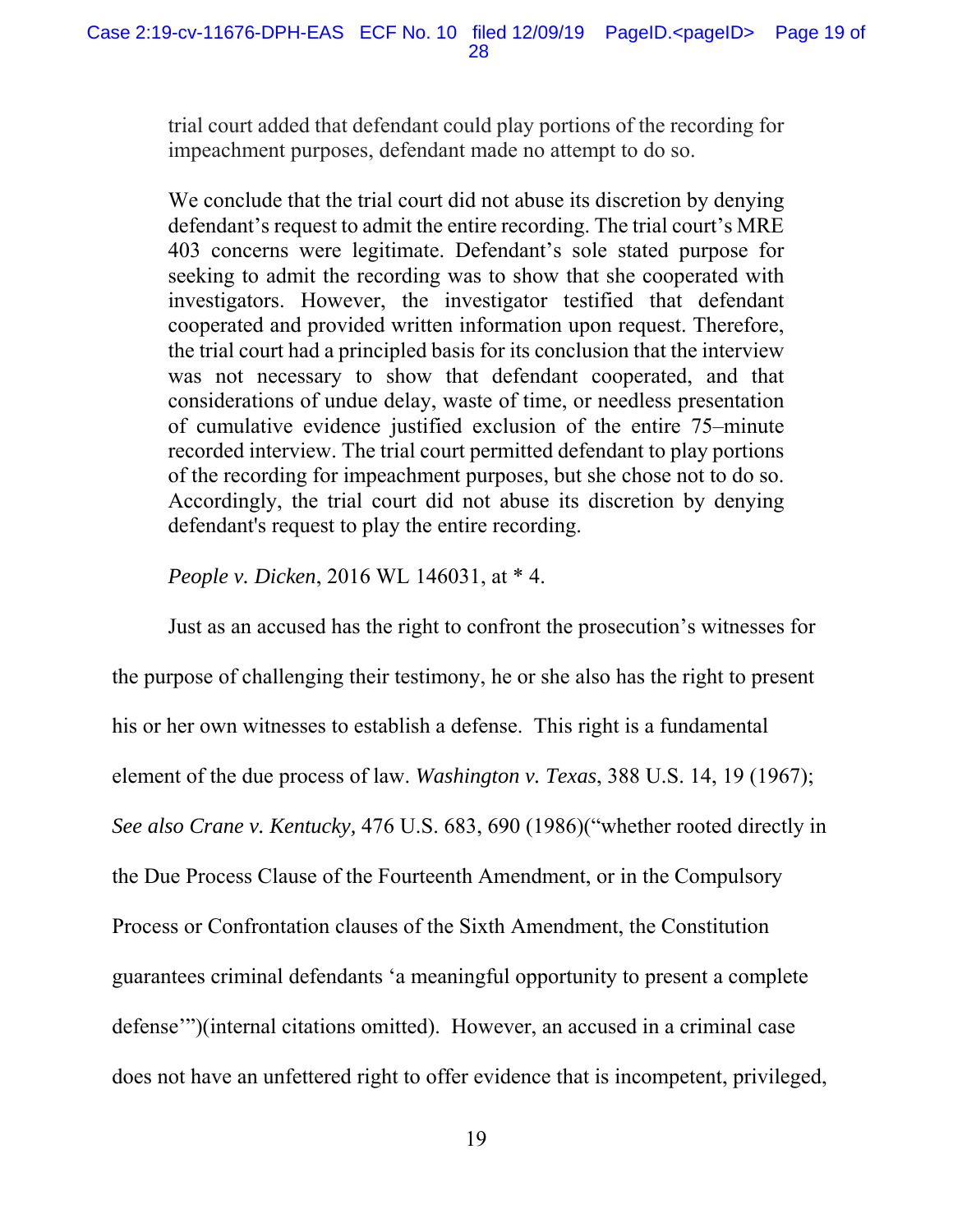#### Case 2:19-cv-11676-DPH-EAS ECF No. 10 filed 12/09/19 PageID.<pageID> Page 20 of 28

or otherwise inadmissible under the standard rules of evidence. *Montana v. Egelhoff*, 518 U.S. 37, 42 (1996). The Supreme Court, in fact, has indicated its "traditional reluctance to impose constitutional constraints on ordinary evidentiary rulings by state trial courts." *Crane,* 476 U.S. at 689. The Supreme Court gives trial court judges "wide latitude" to exclude evidence that is repetitive, marginally relevant, or that poses a risk of harassment, prejudice, or confusion of the issues. *Id.* (quoting *Delaware v. Van Arsdall,* 475 U.S. 673, 679 (1986)).

Under the standard of review for habeas cases as enunciated in  $\S 2254(d)(1)$ , it is not enough for a habeas petitioner to show that the state trial court's decision to exclude potentially helpful evidence to the defense was erroneous or incorrect. Instead, a habeas petitioner must show that the state trial court's decision to exclude the evidence was "an objectively unreasonable application of clearly established Supreme Court precedent." *See Rockwell v. Yukins,* 341 F. 3d 507, 511- 12 (6th Cir. 2003).

 The Michigan Court of Appeals upheld the trial judge's decision to deny petitioner's request to play the entire taped interview because the judge believed that the tape would be more prejudicial than probative and could potentially confuse the issues. Although the federal constitution "prohibits the exclusion of defense evidence under rules that serve no legitimate purpose or that are disproportionate to the ends that they are asserted to promote, well-established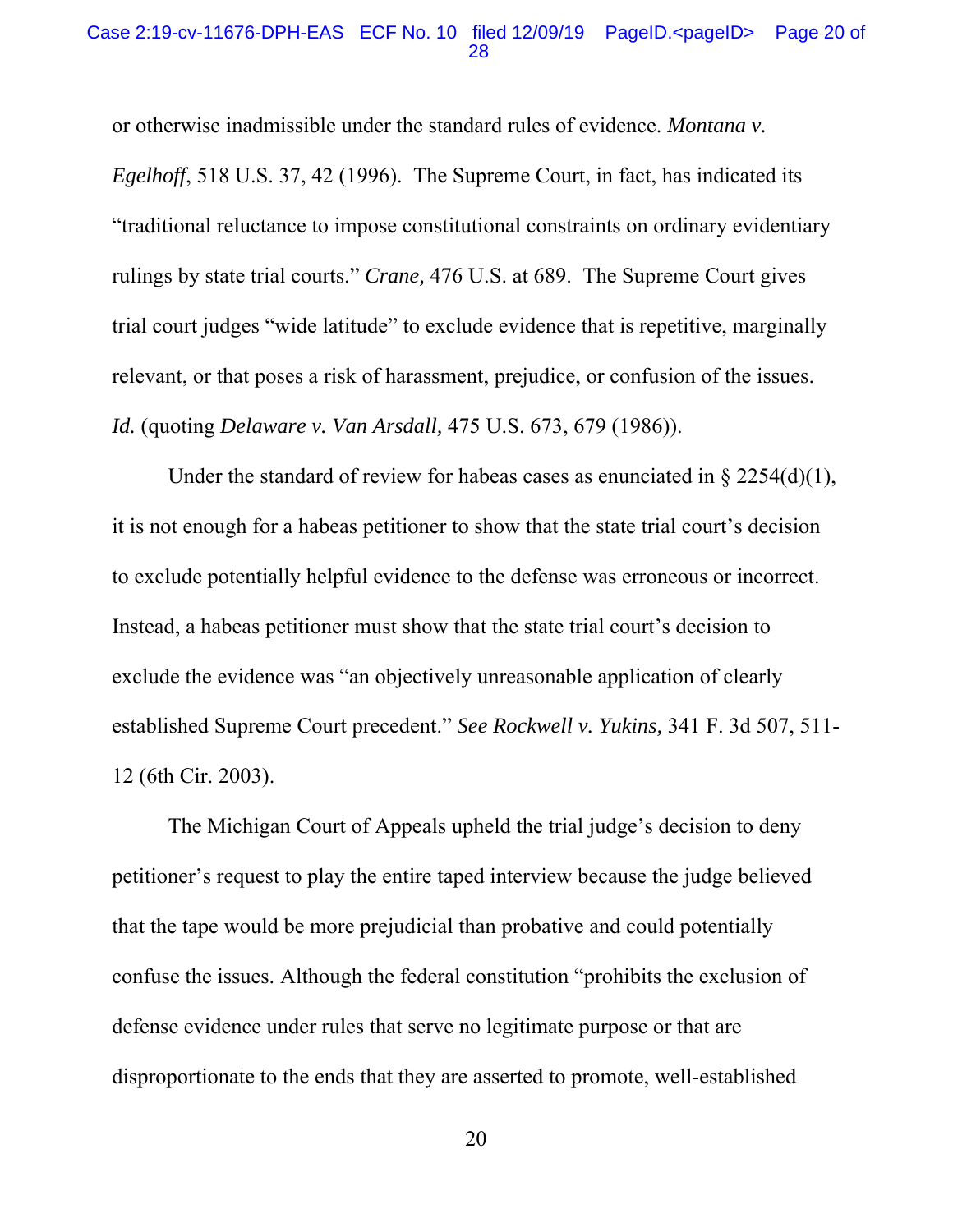#### Case 2:19-cv-11676-DPH-EAS ECF No. 10 filed 12/09/19 PageID.<pageID> Page 21 of 28

rules of evidence permit trial judges to exclude evidence if its probative value is outweighed by certain other factors such as unfair prejudice, confusion of the issues, or potential to mislead the jury." *Holmes v. South Carolina,* 547 U.S. 319, 326 (2006)(citing Fed. Rule Evid. 403; Uniform Rule of Evid. 45 (1953); ALI, Model Code of Evidence Rule 303 (1942); 3 J. Wigmore, Evidence §§ 1863, 1904  $(1904)$ ).

 It was not unreasonable for the state trial court to exclude, as more prejudicial than probative, the playing of the entire 75-minute tape recording. The purpose of playing the entire tape recording was to show that petitioner was cooperative. Petitioner was not prevented from presenting evidence that she cooperated with the authorities and that she lacked the intent to defraud her victims. The investigator admitted at trial that petitioner had been cooperative during the interview and had provided a written statement. Petitioner testified on her own behalf at trial and denied intending to defraud the victims. The contents of petitioner's tape recorded interview would have been cumulative to other evidence presented at trial that petitioner did not intend to defraud the victims and that she had cooperated with authorities; the exclusion of this evidence did not violate petitioner's her right to present a defense. *See Washington v. Renico*, 455 F.3d 722, 728-29 (6th Cir. 2006).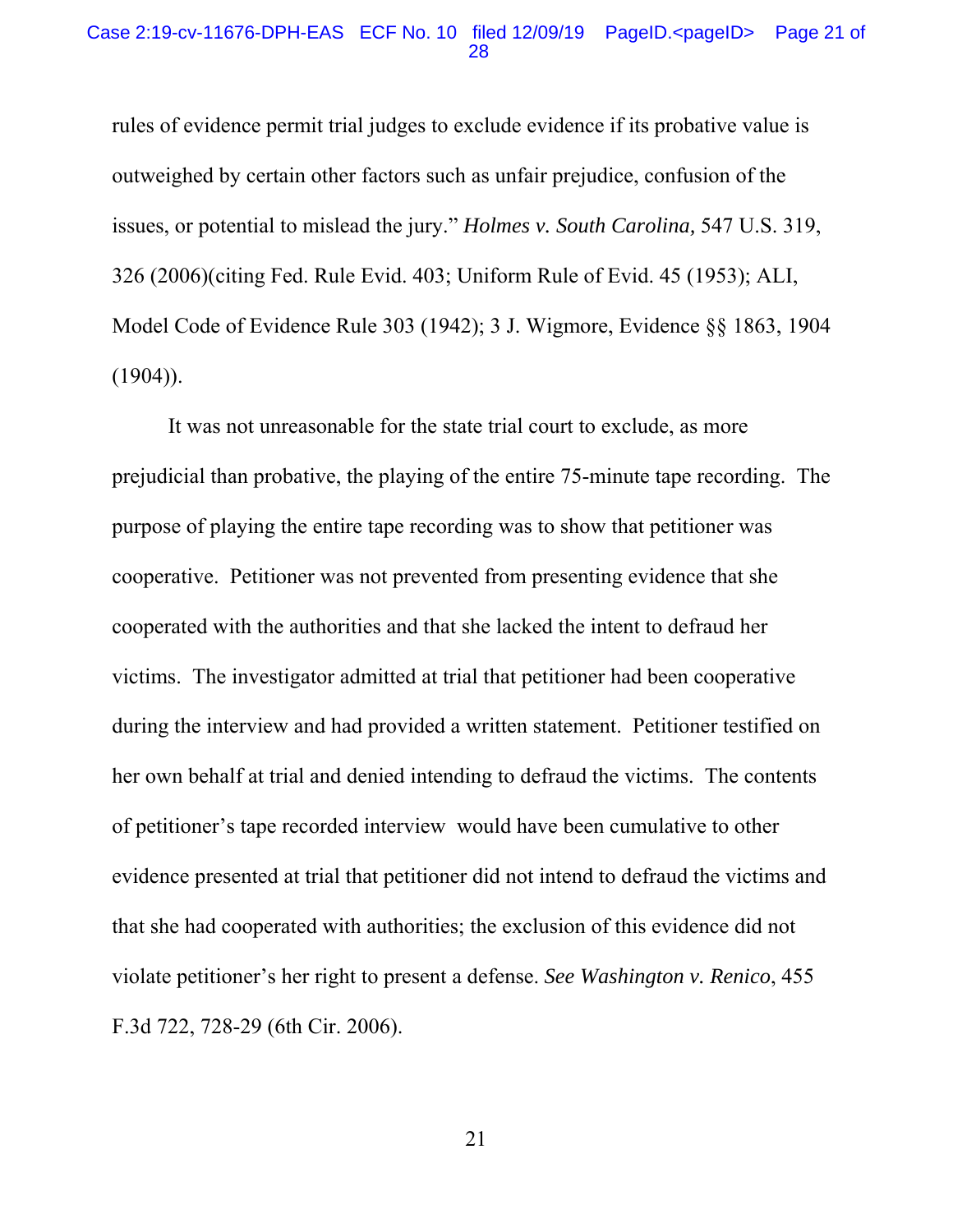#### Case 2:19-cv-11676-DPH-EAS ECF No. 10 filed 12/09/19 PageID.<pageID> Page 22 of 28

 Finally, the trial judge did not prevent the defense from playing portions of the taped interview for impeachment purposes, but defense counsel chose not to do so. Petitioner cannot convert a tactical decision not to introduce evidence into a constitutional violation of the right to present evidence generally. *See Rodriguez v. Zavaras*, 42 F. Supp. 2d 1059, 1150 (D. Colo. 1999); *See also State v. Flood,* 219 S.W. 3d 307, 318 (Tenn. 2007)("Generally, the right to present a defense is not denied when a defendant does not pursue a line of questioning during crossexamination").

 To the extent that petitioner claims that counsel was ineffective for failing to introduce petitioner's testimony from FINRA, she would not be entitled to relief. Petitioner's testimony at FINRA was identical to her trial testimony, in which she denied any intent to defraud her victims. Petitioner was not prejudiced by counsel's failure to introduce petitioner's testimony from FINRA because it was cumulative of other evidence in support of petitioner's claim that she did not intend to defraud the victims. *Wong v. Belmontes,* 558 U.S. at 22-23; *See also United States v. Pierce*, 62 F. 3d 818, 833 (6th Cir. 1995); *Johnson v. Hofbauer*, 159 F. Supp. 2d 582, 607 (E.D. Mich. 2001). Because the jury was "well acquainted" with evidence that would have supported petitioner's claim that she did not intend to defraud the victims and that she had cooperated with the investigation, additional evidence in support of petitioner's defense "would have offered an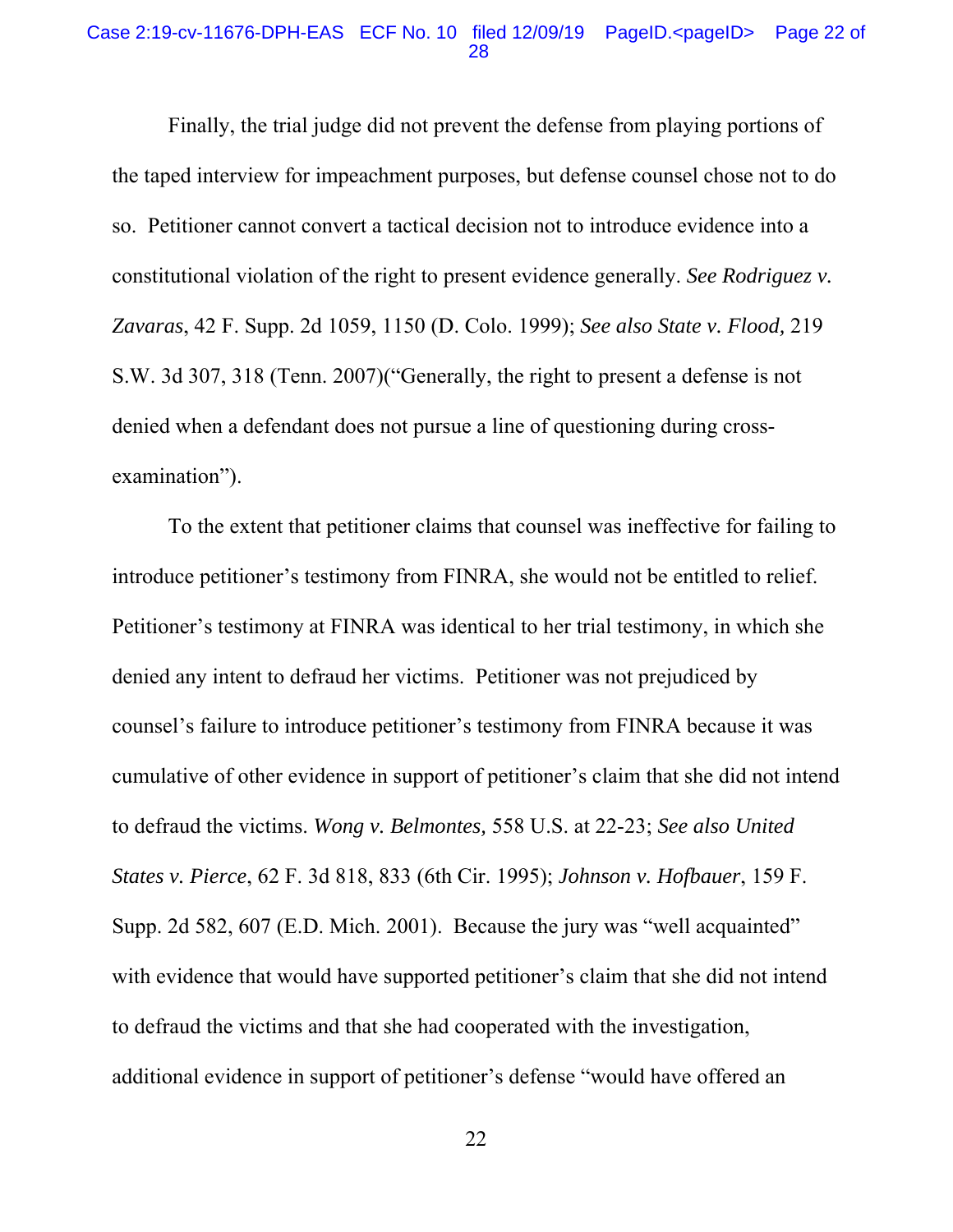insignificant benefit, if any at all." *Wong,* 558 U.S. at 23. Accordingly, petitioner is not entitled to habeas relief on her third claim.

## **D. Claim # 4. The prosecutorial misconduct claim.**

Petitioner finally alleges that the prosecutor committed misconduct in opening argument by misleading the jury into thinking that a durable power of attorney held by a relative of one of petitioner's elderly victims was equivalent to a guardianship and implying that it was improper for petitioner to deal directly with the elderly victim.

Petitioner claims that the following remarks by the prosecutor were

improper:

You'll hear in this case an incident involving Beverly Harry. [the victim]. Ms. Harry was going to invest with Diversified and only agreed to do that. And then she gets into a car accident where she, after being hospitalized for 2 months, she's in a nursing home.

That doesn't deter Ms. Dicken.

Ms. Dicken knows that Ms. Harry has a Power of Attorney for her financial affairs. Ms. Dicken meets with Ms. Harry and the Power of Attorney to discuss this investment.

They're not satisfied. Not sure. So they tell Ms. Dicken that they are going to be out of state back in December of 2011. They set up a meeting afterwards to make a final decision.

While the Power of Attorney is out of state, Ms. Dicken goes to the nursing home where Ms. Harry is and consummates the deal for \$54,000.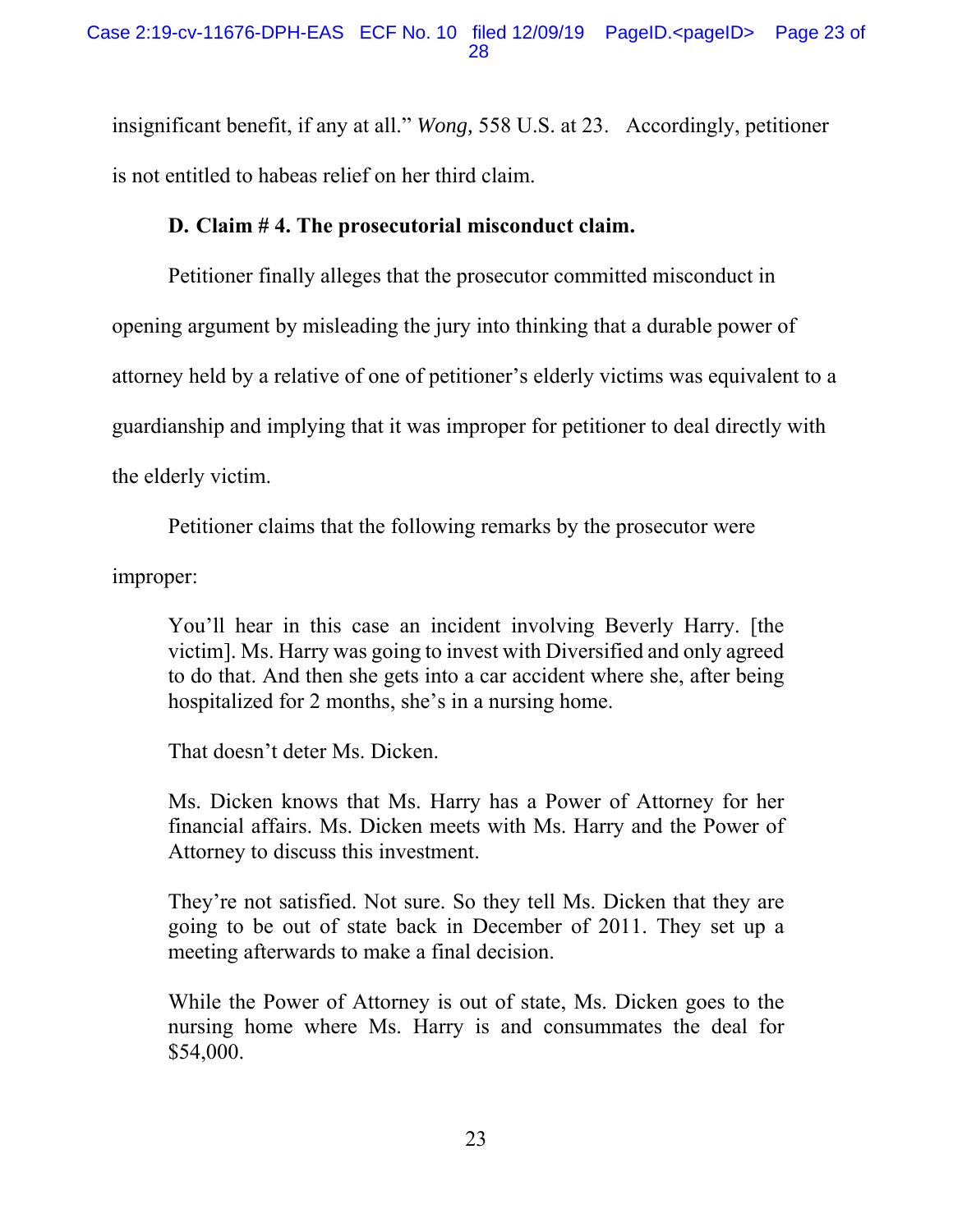(Tr. Vol. 1, pp. 192-93)(ECF 6-2, PageID. 724-25).

The Michigan Court of Appeals rejected petitioner's claim:

The prosecutor did not misrepresent the relative's legal status or authority in these remarks. Rather, the prosecutor accurately represented that the relative had a power of attorney that gave him authority over the victim's financial affairs. The prosecutor's remarks did not indicate that the victim lacked the ability to act on her own behalf. Accordingly, there was no plain error.

Furthermore, defendant has not demonstrated a plain error associated with the relative's testimony. The scope of the relative's authority, as well as the victim's ability to act on her own behalf, was fully explored during the relative's testimony. The witness testified that he held a power of attorney for the victim, but he never asserted that he was the victim's guardian or that the victim lacked the authority or ability to make her own financial decisions. A fair reading of the witness's testimony as a whole reveals that the witness felt a responsibility toward his elderly cousin to look out for her best interests, but he never testified that she had been adjudged legally incapacitated or that he was required to make financial decisions for her. The prosecutor did not state or imply that the power of attorney prevented the victim from making her own financial decisions. Accordingly, we find no error, plain or otherwise, associated with either the witness's testimony or the prosecutor's arguments relating to that testimony. Further, an attorney who testified for defendant stated that he reviewed the power of attorney, and he determined that it did not stop the elderly victim from making her own financial decisions. The testimony of the defense witness further protected defendant's substantial rights in connection with this issue. Therefore, we reject this claim of error.

*People v. Dicken*, 2016 WL 146031, at \* 5.

"Claims of prosecutorial misconduct are reviewed deferentially on habeas

review." *Millender v. Adams*, 376 F.3d 520, 528 (6th Cir. 2004)(citing *Bowling v.* 

*Parker*, 344 F.3d 487, 512 (6th Cir. 2003)). A prosecutor's improper comments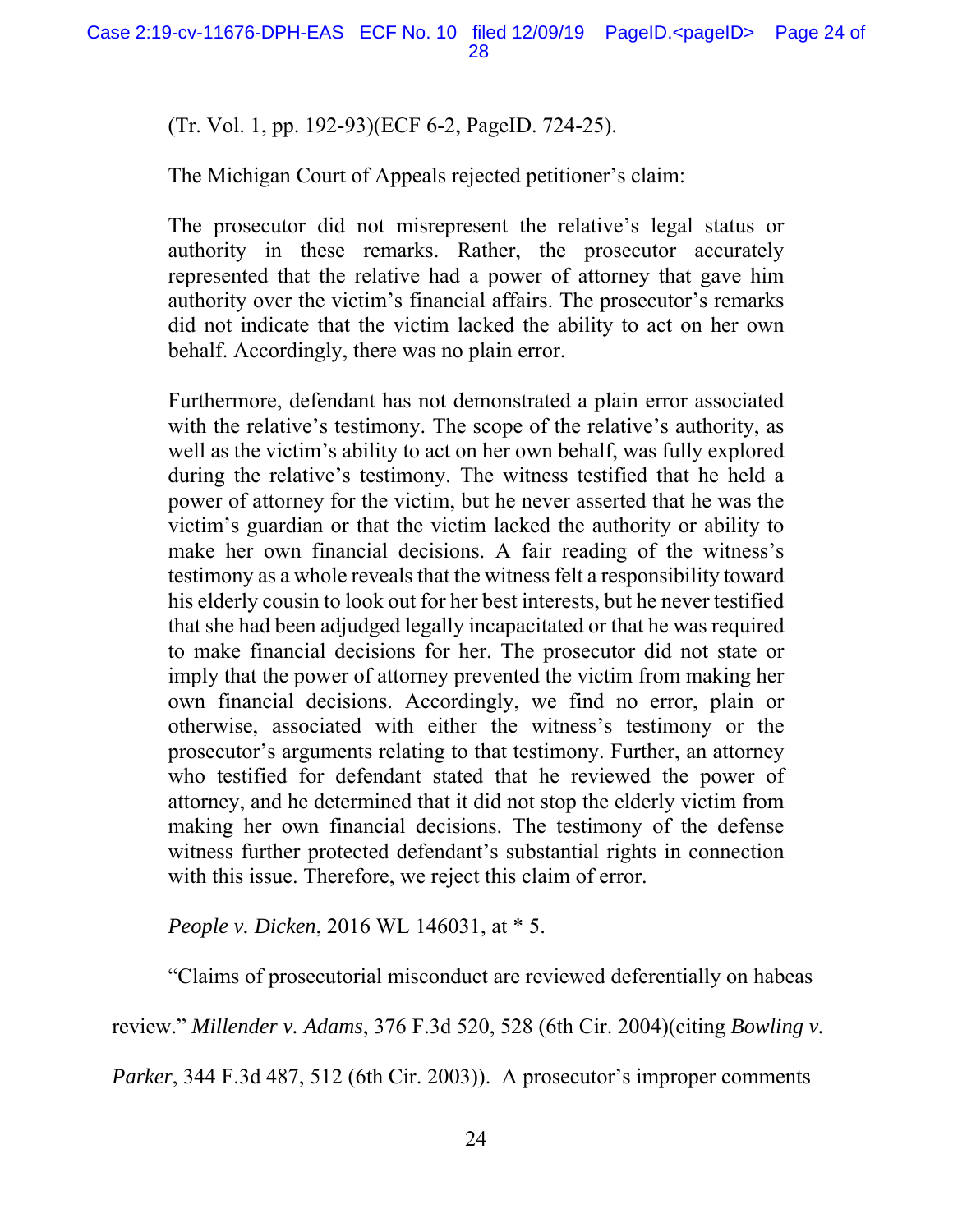#### Case 2:19-cv-11676-DPH-EAS ECF No. 10 filed 12/09/19 PageID.<pageID> Page 25 of 28

will be held to violate a criminal defendant's constitutional rights only if they "so infected the trial with unfairness as to make the resulting conviction a denial of due process.'" *Darden v. Wainwright*, 477 U.S. 168, 181 (1986)(quoting *Donnelly v. DeChristoforo*, 416 U.S. 637, 643 (1974)). Prosecutorial misconduct will form the basis for habeas relief only if the conduct was so egregious as to render the entire trial fundamentally unfair based on the totality of the circumstances. *Donnelly v. DeChristoforo*, 416 U.S. at 643-45. To obtain habeas relief on a prosecutorial misconduct claim, a habeas petitioner must show that the state court's rejection of his or her prosecutorial misconduct claim "was so lacking in justification that there was an error well understood and comprehended in existing law beyond any possibility for fairminded disagreement." *Parker v. Matthews*, 567 U.S. 37, 48 (2012)(quoting *Harrington*, 562 U.S. at 103).

 Misrepresenting facts in evidence by a prosecutor can amount to substantial error because doing so "may profoundly impress a jury and may have a significant impact on the jury's deliberations." *Washington v. Hofbauer,* 228 F. 3d 689, 700 (6th Cir. 2000)(quoting *Donnelly v. DeChristoforo*, 416 U.S. 637, 646 (1974)). Likewise, it is improper for a prosecutor during opening or closing arguments to bring to the jury any purported facts which have not been, or will not be, introduced into evidence and which are prejudicial. *Byrd v. Collins*, 209 F. 3d 486,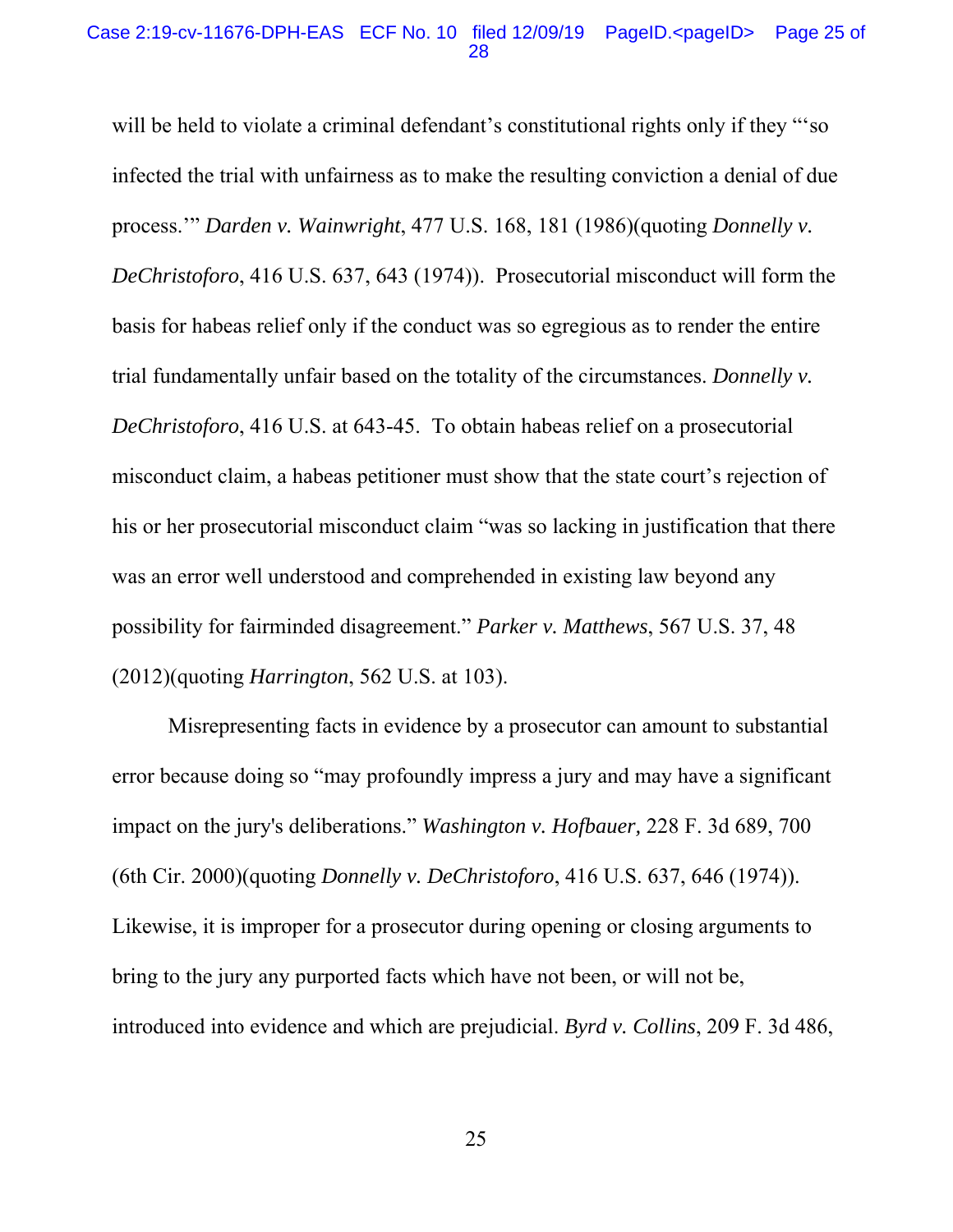535 (6th Cir. 2000). However, prosecutors must be given leeway to argue reasonable inferences from the evidence. *Id.* 

 In the present case, the prosecutor's remarks were not improper because they were based on reasonable inferences from the evidence presented at trial. The prosecutor did not suggest in his opening arguments that the victim was incapable of making her own decisions. Rather, the prosecutor accurately noted the relative's legal status or authority--that the relative had a power of attorney over the victim's financial affairs and that while the relative was out of town, petitioner went to the nursing home to finalize the deal.

 Finally, any prosecutorial misconduct in attempting to inject facts that had not been introduced into evidence was also ameliorated by the trial court's instruction that the lawyers' comments and statements were not evidence. (Tr. Vol. 1, p. 183, Tr. Vol. 8, p. 141)(ECF 6-2, Page ID. 715, ECF 6-9, Page ID. 2285). *See Hamblin v. Mitchell*, 354 F. 3d 482, 495 (6th Cir. 2003).

 In the alternative, petitioner argues that trial counsel was ineffective for failing to properly object to the alleged misconduct. It appears that trial counsel did move for a judgment of acquittal in the trial court based in part on the alleged misconduct, so counsel may have attempted to preserve this claim. In any event, assuming that counsel did not properly preserve petitioner's prosecutorial misconduct claim, she would nonetheless not be entitled to relief on any related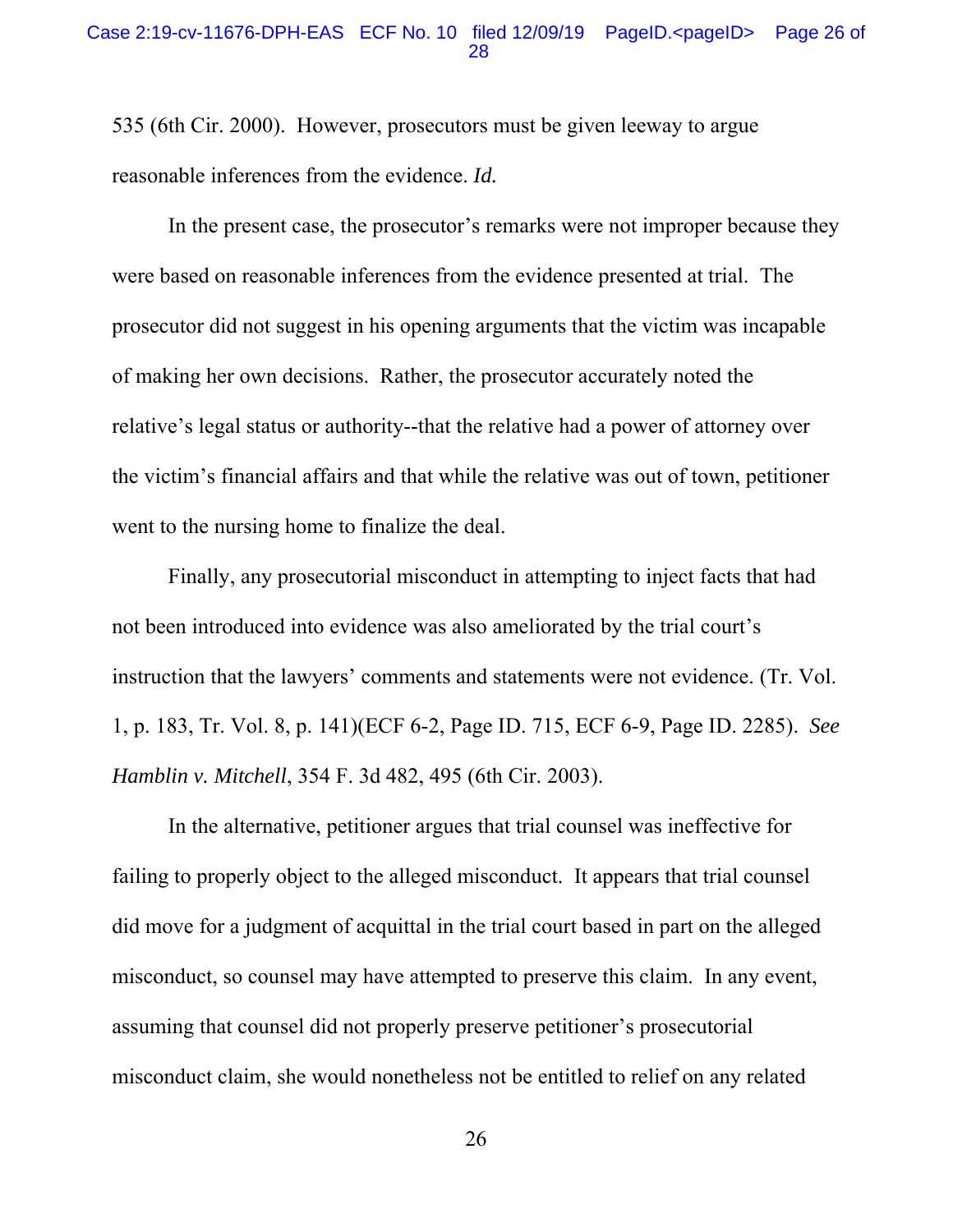#### Case 2:19-cv-11676-DPH-EAS ECF No. 10 filed 12/09/19 PageID.<pageID> Page 27 of 28

ineffective assistance of counsel claim. To show prejudice under *Strickland* for failing to object to prosecutorial misconduct, a habeas petitioner must show that but for the alleged error of his or her trial counsel in failing to object to the prosecutor's improper questions and arguments, there is a reasonable probability that the proceeding would have been different. *Hinkle v. Randle,* 271 F. 3d 239, 245 (6th Cir. 2001). The prosecutor's remarks did not deprive petitioner of a fundamentally fair trial; she cannot show that she was prejudiced by counsel's failure to object. *Slagle v. Bagley,* 457 F. 3d 501, 528 (6th Cir. 2006). Petitioner is not entitled to relief on her fourth claim.

### **IV. Conclusion**

 For the reasons discussed, state court adjudication of the petitioner's claims did not result in a decision that was contrary to, or involved an unreasonable application of, clearly established federal law as determined by the United States Supreme Court. Nor did the state court adjudication result in a decision that was based on an unreasonable determination of the facts in light of the evidence presented in the state court proceeding. This Court concludes that the petitioner is not entitled to federal habeas relief on the claims contained in his petition.

 In order to obtain a certificate of appealability, a prisoner must make a substantial showing of the denial of a constitutional right. 28 U.S.C.  $\S$  2253(c)(2). To demonstrate this denial, the applicant is required to show that reasonable jurists